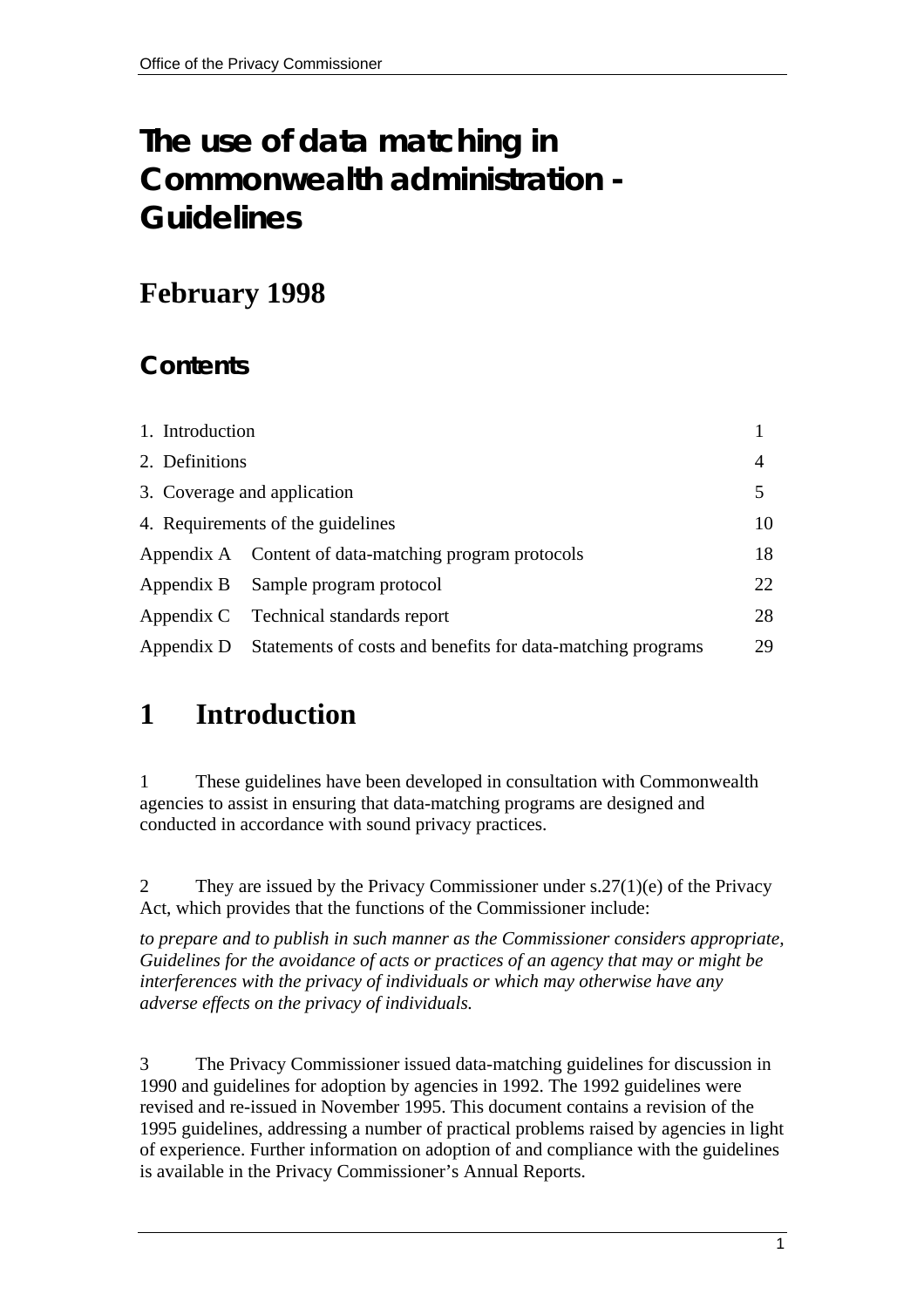## **Operational advantages and privacy risks of datamatching**

4 Data-matching is a powerful administrative and law enforcement tool. It allows information from a variety of sources to be brought together, compiled and applied to a range of public policy purposes at vastly lower cost than manual methods.

- (i) In benefit paying programs it can be used to check the information clients provide and to identify clients who are receiving an incorrect level of benefits.
- (ii) In revenue collection it can allow identification of undeclared income and help in the efficient allocation of audit resources.
- (iii) In criminal investigation it can provide vital intelligence and show up otherwise invisible links between persons and investigations.
- (iv) Data-matching can play an important role in reducing fraud on the Commonwealth. For many types of fraud it is one of the few instruments available for determining that an offence has been committed at all.

5 All of these are important public policy purposes and data-matching can make a valuable contribution to achieving them.

6 At the same time, it can pose risks to the privacy of the people whose data is being matched.

- (i) It may involve the use of data for purposes other than those for which it has been supplied or obtained and those purposes may be outside the reasonable expectations of the people the information is about. A basic privacy principle is that personal information should be used only for the purpose for which it was obtained. Departures from this principle need to be justified on strong public interest grounds.
- (ii) Data-matching can involve the automatic examination of the personal information of many thousands of people about whom there are no known grounds for suspicion and in relation to whom no action is warranted. This may be done without the knowledge of the people whose information is being scrutinised.
- (iii) Data-matching relies on agencies gaining access to large amounts of information, some of which may be personal information, from other sources. Agencies may be inclined to keep unmatched information for possible future use even though it has no immediate application.
- (iv) It is far from perfectly reliable. A data-matching program may fail to distinguish between individuals with similar personal details; input data may be faulty; errors may be made in programming; or difficulties may be caused if similar fields in different databases are not precisely comparable.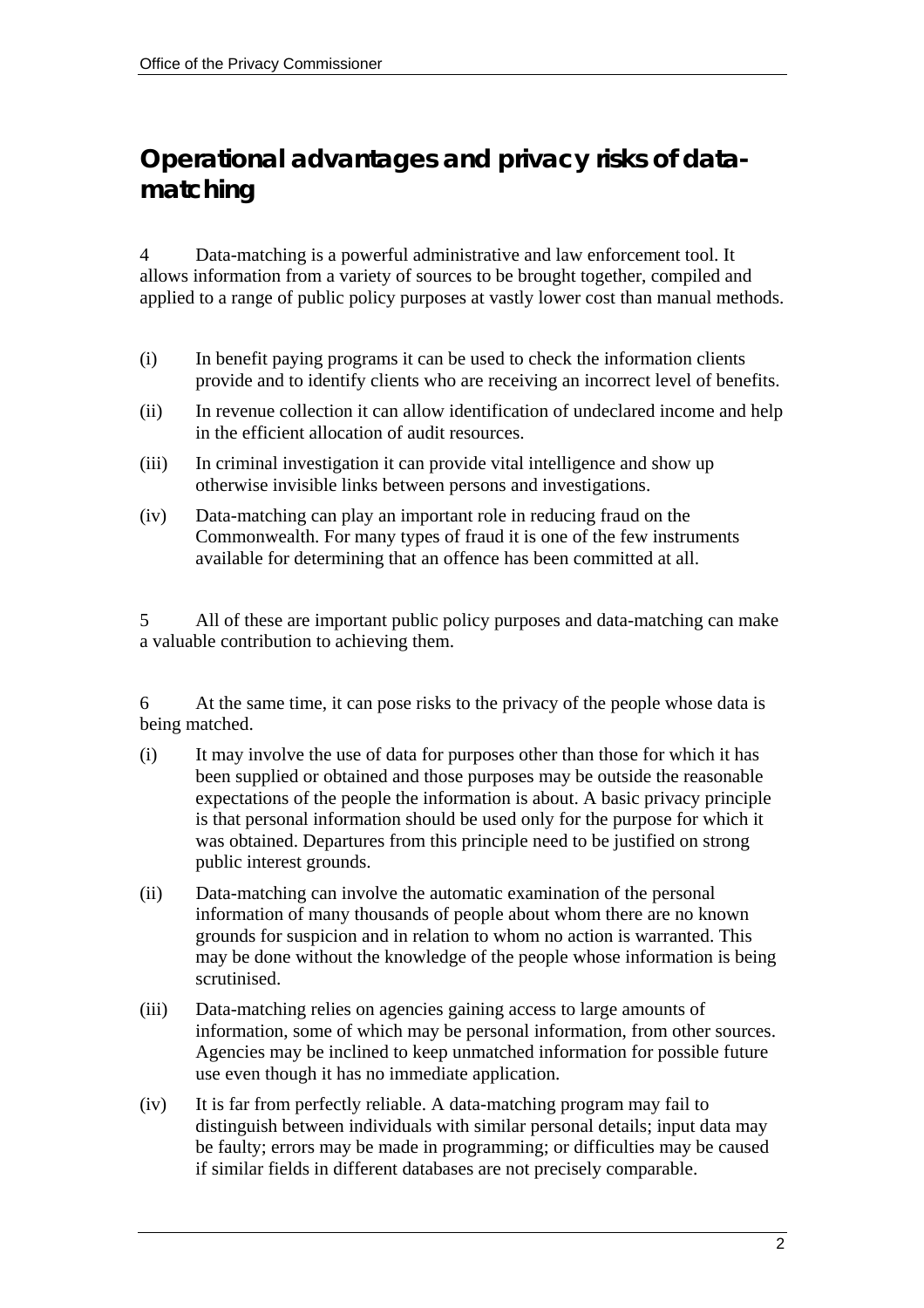7 The guidelines seek to address these issues by ensuring that wherever possible:

- (i) the estimated costs and benefits of data-matching programs are taken into account before commencement;
- (ii) information about the data-matching programs in which Commonwealth agencies participate is made publicly available;
- (iii) people whose data is used for data-matching programs are informed about those uses;
- (iv) the output of data-matching programs is not accorded undue weight and is checked before action is taken which could be detrimental to the individual concerned;
- (v) data obtained for use in a data-matching program is not retained once it has served the specific purposes of that program; and
- (vi) the effectiveness of data-matching programs is carefully examined.

### **Status of the guidelines**

8 These guidelines are not legally binding. The Privacy Commissioner intends to seek agreement from Commonwealth agencies to adopt the guidelines in relation to data-matching programs in which they participate. An agency which has given such an agreement would not be acting unlawfully if it did not abide by the guidelines.

9 An agency would not fail to comply with the guidelines by virtue of taking any action which is required or specifically authorised by law.

10 While the Privacy Commissioner may take these guidelines into consideration in assessing compliance with the Information Privacy Principles (IPPs) in section 14 of the Privacy Act, these guidelines aim to encourage a higher standard of regard for people's privacy rights in relation to data-matching than is required by bare compliance with the IPPs and an agency would not necessarily breach the IPPs if it did not adhere to these guidelines.

11 The Privacy Act provides the Privacy Commissioner with the power to audit agencies, to investigate complaints and to undertake investigations on his or her own account. The guidelines recognise both the management responsibilities and accountability of agencies and the monitoring, audit, enforcement and advisory powers of the Privacy Commissioner. Adoption of these guidelines by agencies reflects both good management practices and agencies' commitment to the protection of individuals' privacy rights.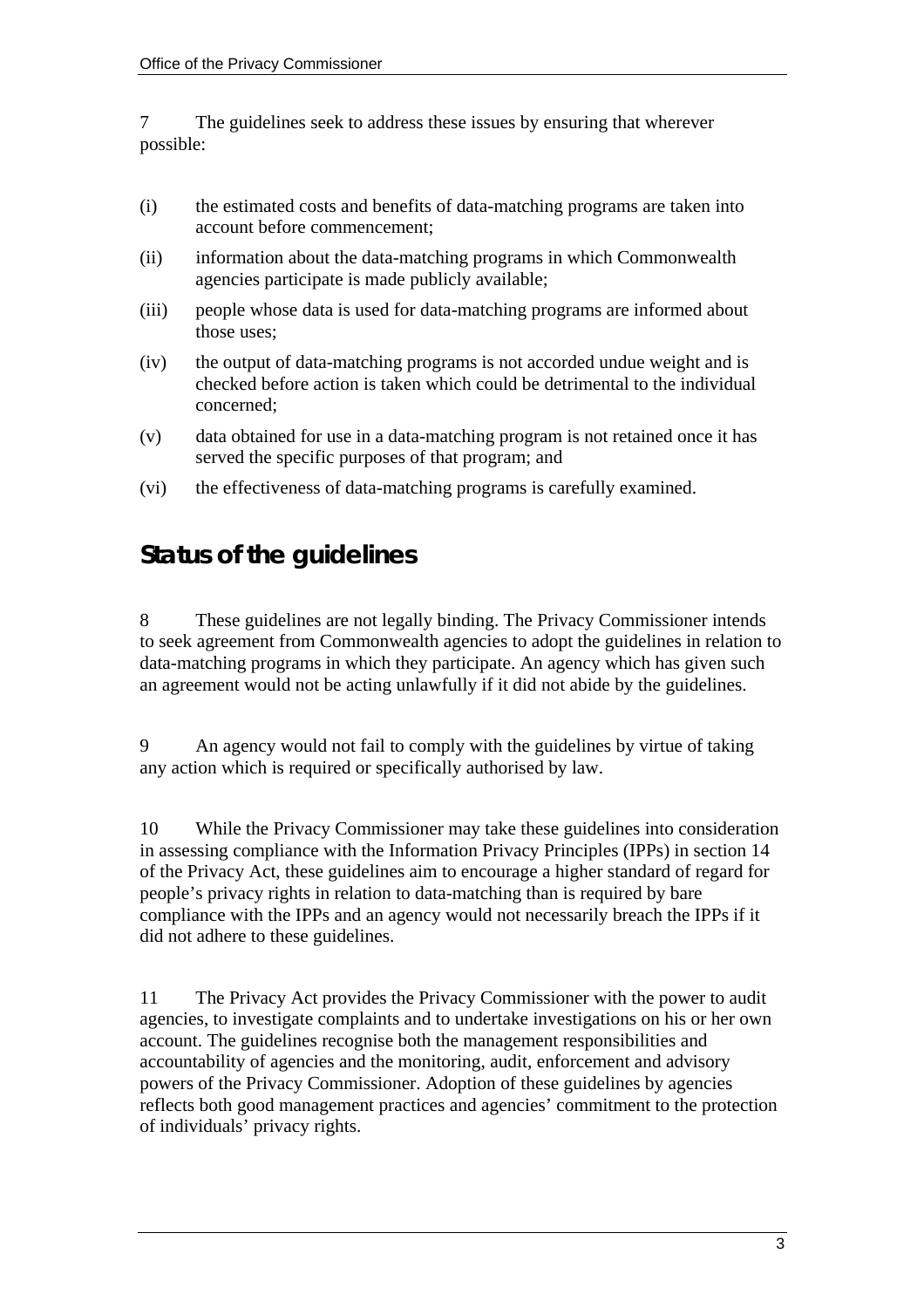12 Agencies are responsible for applying the guidelines to their data-matching activities and for determining whether it is appropriate to apply particular requirements to particular data-matching programs. However the guidelines include a provision that agencies should formally advise the Privacy Commissioner when they propose to depart from the normal safeguards of the guidelines.

13 The date of effect of these guidelines is 1 April 1998.

## **2 Definitions**

14 The definitions in the Privacy Act apply to these guidelines, as do the following.

#### **Administrative action**

Action taken as result of a data-matching cycle or program that materially affects any individual or class of individuals, including:

- (i) taking any action directly detrimental to the individual, such as reducing a benefit or imposing a penalty;
- (ii) initiating an investigation which might lead to detrimental action; and
- (iii) disclosing information to any third party where the disclosure might cause harm or embarrassment to the individual.

#### **Database**

A collection of information stored in a computer and organised in categories to facilitate retrieval.

#### **Data-matching**

The large scale comparison of records or files of personal information, collected or held for different purposes, with a view to identifying matters of interest.

#### **Data-matching cycle**

The conduct of all steps and processes allowed by a data-matching program within a specified timeframe.

#### **Data-matching program**

A set of one or more data matching cycles which are consistent as to matters such as the data which is accessed and the matching criteria applied, and which are undertaken to assist one or more organisations in addressing a definable objective.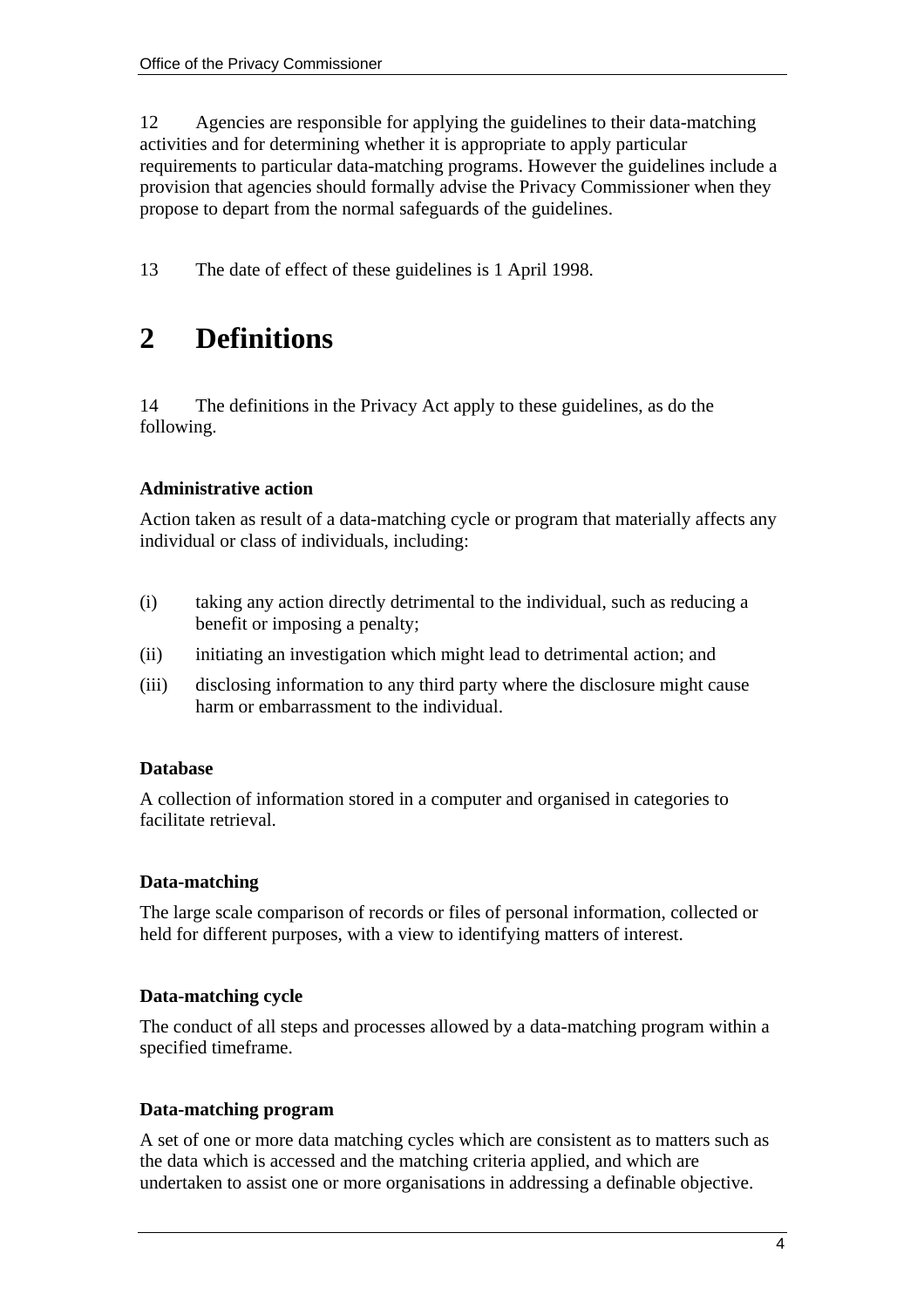#### **Match**

A result obtained in a data-matching program in relation to which further administrative action may be taken by the matching agency or source agency or organisation; this could either be a positive match of like details or a meaningful non match or discrepancy.

#### **Matching agency**

In relation to a data-matching program, the agency on whose computer facilities the matching is conducted.

#### **Primary user agency**

In relation to a data-matching program, the agency that makes the most substantial use of the program's results. Usually the primary user agency will also be the matching agency, but there will be some programs where the matching is conducted on the computer facilities of an agency that either does not use, or uses only to a minor extent, the results of the program. Where there is more than one agency using the results of a program, user agencies should agree which is the primary user.

#### **Source agency or organisation**

Any agency governed by the Privacy Act or any other body (including a State or local government agency or a private sector or voluntary organisation) which discloses information contained in a system of records to a matching agency for use in a datamatching program.

#### **Source data**

The computer record from which the extract provided for data-matching was taken; paper file; or original application.

#### **User agency**

Any agency that uses the results of a data-matching program.

# **3 Coverage and application**

## **Coverage of the guidelines**

15 These guidelines apply to a data-matching program if none of the exclusions in paragraph 16 applies and all of the following criteria are met: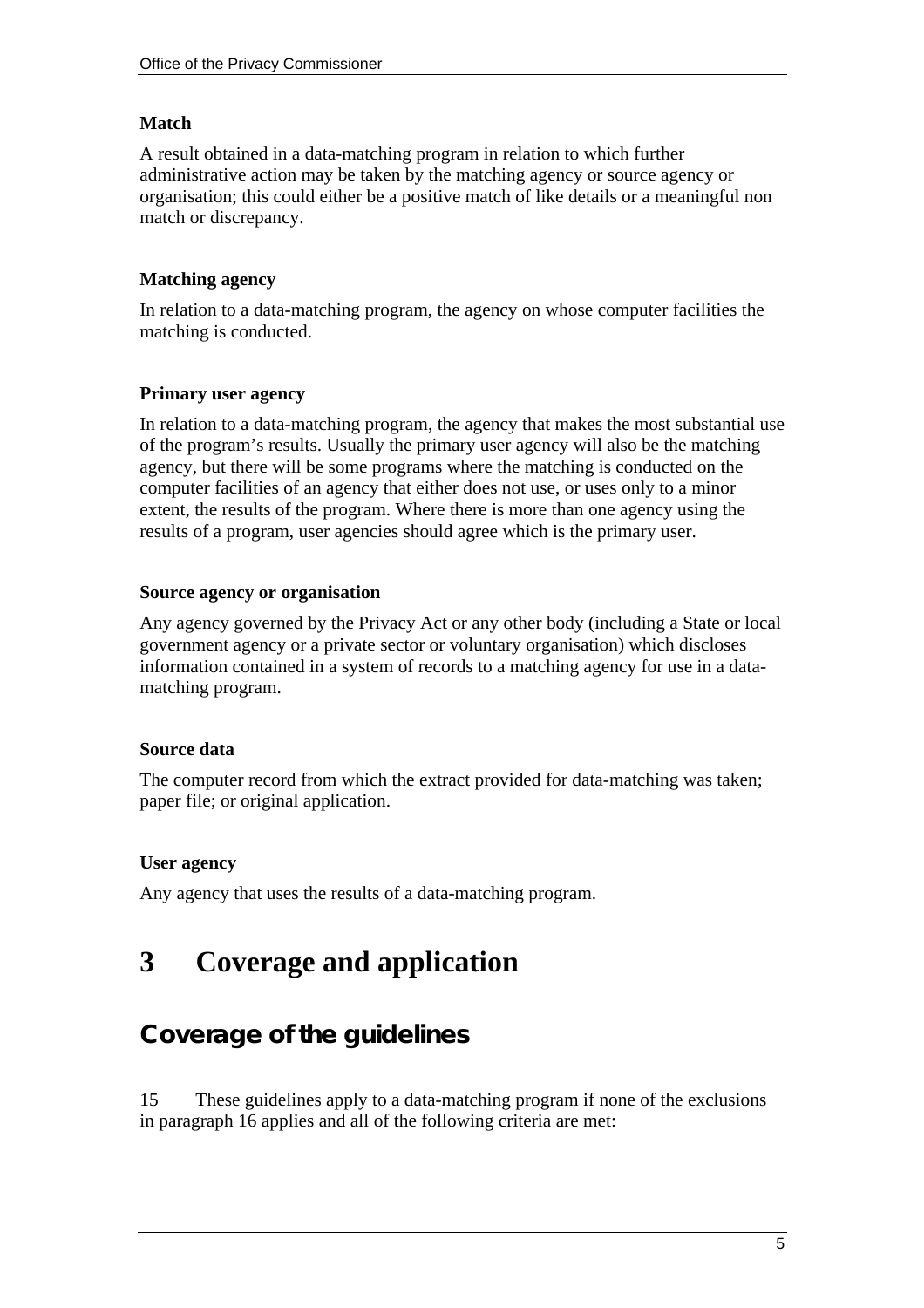- (i) the program involves the computerised comparison of two or more databases or extracts of databases, and at least two of the databases or extracts contain information about more than 5,000 individuals; and
- (ii) the information in the different databases was collected for different purposes; and
- (iii) the purpose of the program is:
	- (A) to select individuals for possible further administrative action; or
	- (B) to add information from one database to another for purposes which include taking administrative action in relation to the individuals concerned; or
	- (C) to add information from one database to another with the intention of analysing the combined information to identify cases where further administrative action may be warranted; or
	- (D) to combine permanently the databases being matched.
- 16 These guidelines do not apply to a program if:
- (i) its objective is to verify information provided by an individual about the individual's circumstances, status or relationship (as recorded by an agency) with another agency or organisation, and the information will not be used materially in the making of a decision to take administrative action; or
- (ii) its objective is to verify information provided by an individual about the individual's circumstances, status or relationship (as recorded by an agency) with another agency or organisation, and the information may be used materially in the making of a decision to take administrative action, and the program is conducted within three months of the individual providing the information; or
- (iii) its objective is to co-locate records or data items previously held in separate locations and the co-location does not result in any change to the purposes for which the records or data items are used or disclosed.

17 If an agency runs a number of very similar programs (for example, programs which have one source database and the algorithm in common, but vary as to the other source database), they should be treated as a single program for the purpose of assessing whether they are subject to the guidelines. In particular, the other source databases should be regarded as a single database when deciding whether the databases used in the program contain records about more than 5,000 individuals.

18 If an agency conducts a number of similar programs that have the same objective and allow the drawing of similar inferences about the individuals identified, the agency may treat these as a single program for the purpose of meeting the requirements of these guidelines.

19 Since different agencies generally hold information for different purposes, most data-matching programs in which a number of different agencies participate will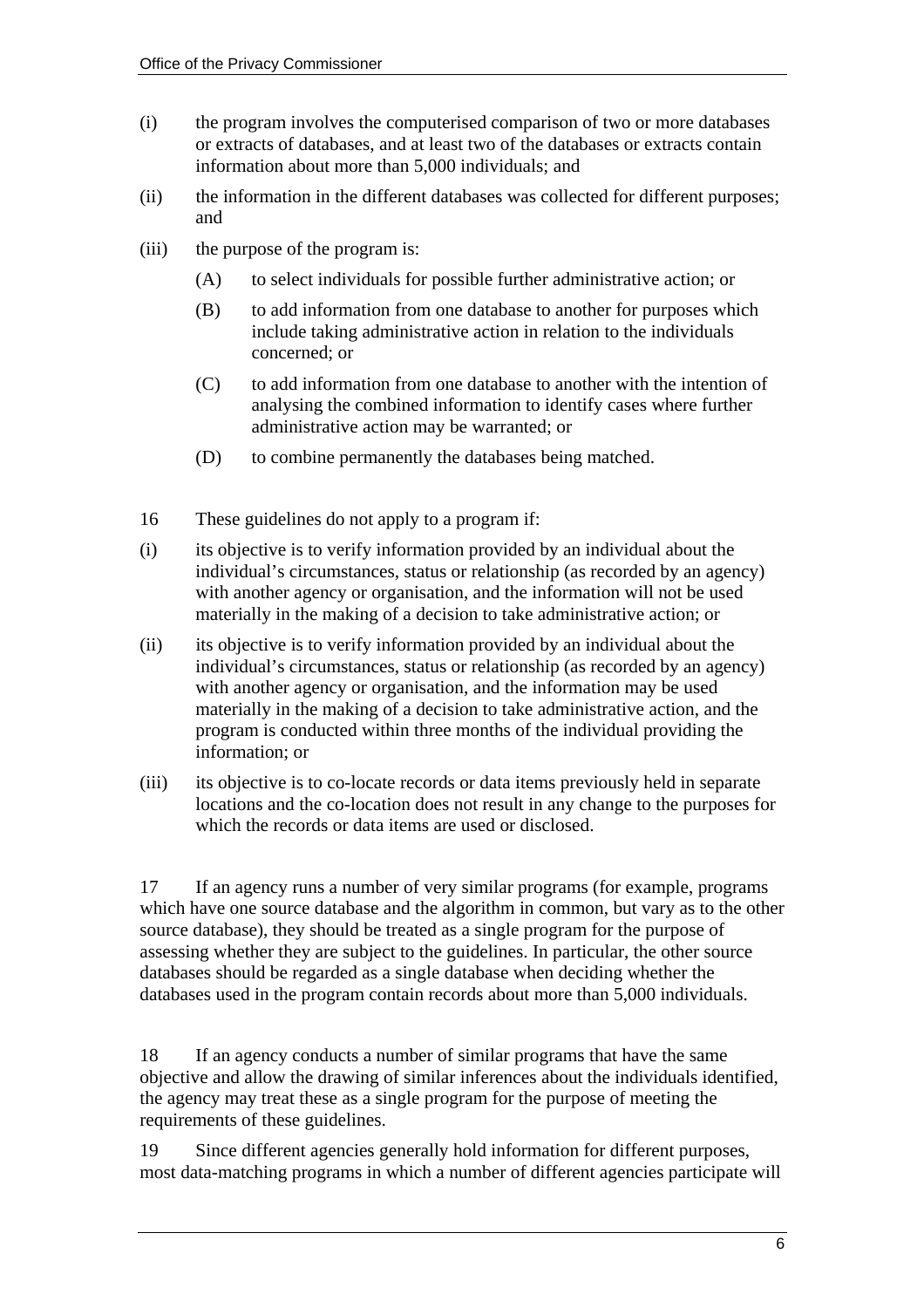satisfy the condition set out in paragraph 15(ii). However, where two or more agencies have joint responsibility for managing a government program it is possible that databases of information collected for the same purpose would be held by different agencies. As the information was not collected for different purposes, matching these databases would not be covered by the guidelines.

## **Programs not covered by the guidelines**

#### **Requirement to report to the Privacy Commissioner**

20 On an annual basis, each agency should prepare and provide to the Privacy Commissioner a report on data-matching programs for which it is the matching agency, which involve databases that each have more than 1,000 records, and which would be covered by the guidelines if not for paragraph 15(i).

21 On request by the Privacy Commissioner, each agency should prepare and provide to the Privacy Commissioner a report on data-matching programs for which it is the matching agency, which involve databases that each have more than 1,000 records, and which would be covered by the guidelines if not for paragraph 16(ii).

22 Where feasible, a report prepared in accordance with paragraph 20 or 21 should list each program.

23 Where many such data-matching programs are undertaken on an ad hoc basis and it is not feasible to list each one, a description of the data-matching activity should be prepared and provided to the Privacy Commissioner, covering what sort of purposes the data-matching serves (including what is done with the results), how much of it is being conducted, what data is involved and what categories of staff within the agency carry it out.

#### **Privacy safeguards**

24 If in the course of participating in a data-matching program not covered by these guidelines an agency becomes aware of information that it considers necessitates investigative or administrative action to be taken against an individual, it should accord that individual the safeguards set out in paragraphs 63 to 68. This applies to each agency using the results of the program.

## **Data-matching with non-Commonwealth organisations**

25 A Commonwealth agency which is involved with a non-Commonwealth organisation in a data-matching program, whether as the matching agency or a source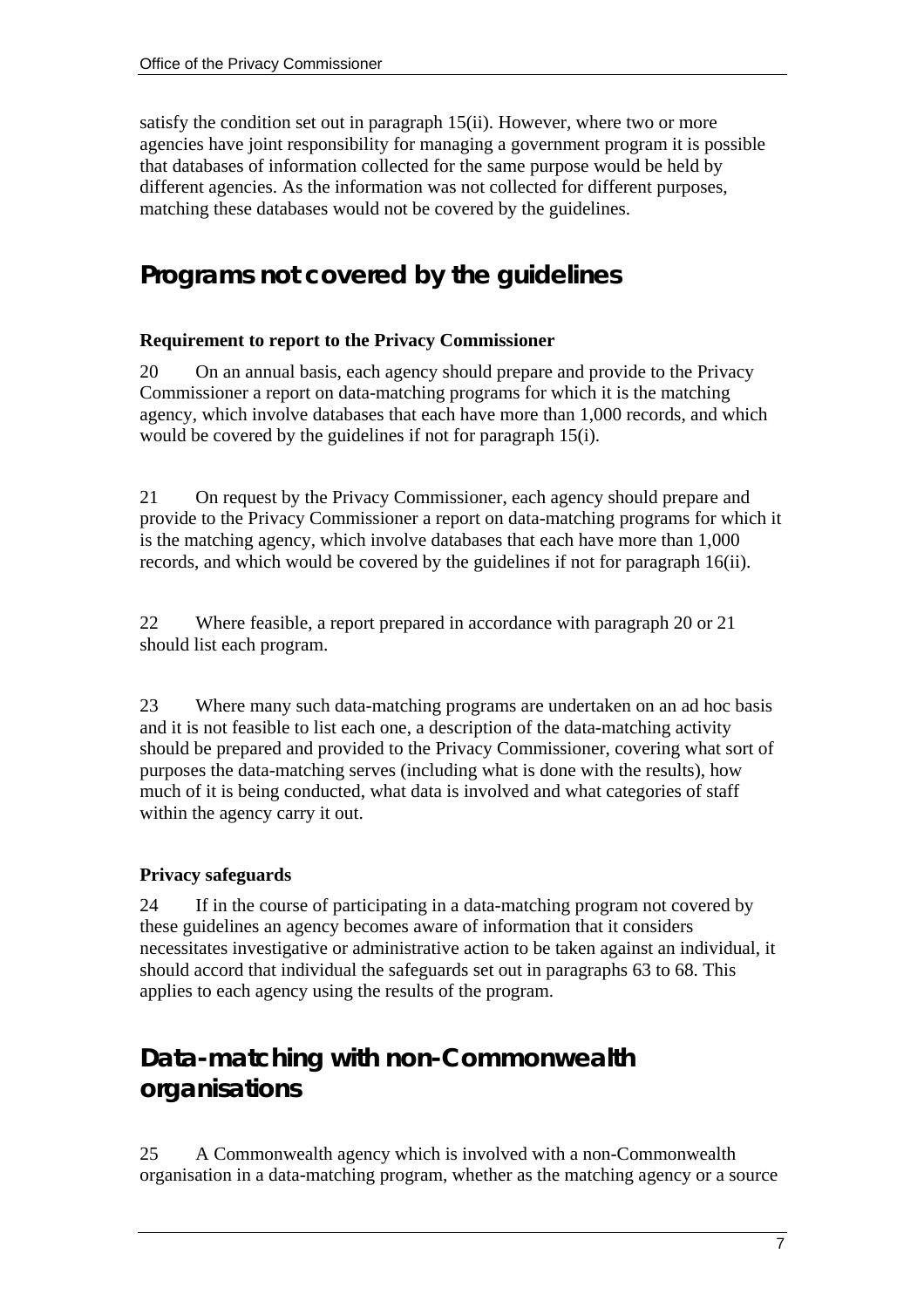agency, should seek by negotiation with the other party to ensure that the requirements of these guidelines are adopted in relation to the program.

### **Programs inconsistent with the requirements of the guidelines**

26 Where the head of an agency considers that it would be appropriate in the public interest to conduct a data-matching program in a way inconsistent with one or more of the requirements of the guidelines (as set out in Part 4), he or she should:

- (i) formally advise the Privacy Commissioner of the details of the proposed program;
- (ii) in that advice, specify those requirements of the guidelines with which the proposed program would be inconsistent; and
- (iii) in that advice, explain the public interest grounds for the decision.

27 The Privacy Commissioner's normal practice will be to make advice under paragraph 26 publicly available. The Privacy Commissioner will keep such advice confidential if, in its advice under paragraph 26, the agency requests the Commissioner to do so and explains its reasons for making that request.

28 In providing advice under paragraph 26(iii), the head of the agency should address such matters as:

- (i) the effect that not abiding by the specified requirements of the guidelines would have on individual privacy;
- (ii) the seriousness of the administrative or enforcement action that may flow from a match;
- (iii) the effect that not abiding by the specified requirements of the guidelines would have on the fairness of the program - including its effect on people's ability to find out the basis of decisions that affect them and their ability to dispute those decisions;
- (iv) the effect that not abiding by the specified requirements of the guidelines would have on the transparency and accountability of government operations;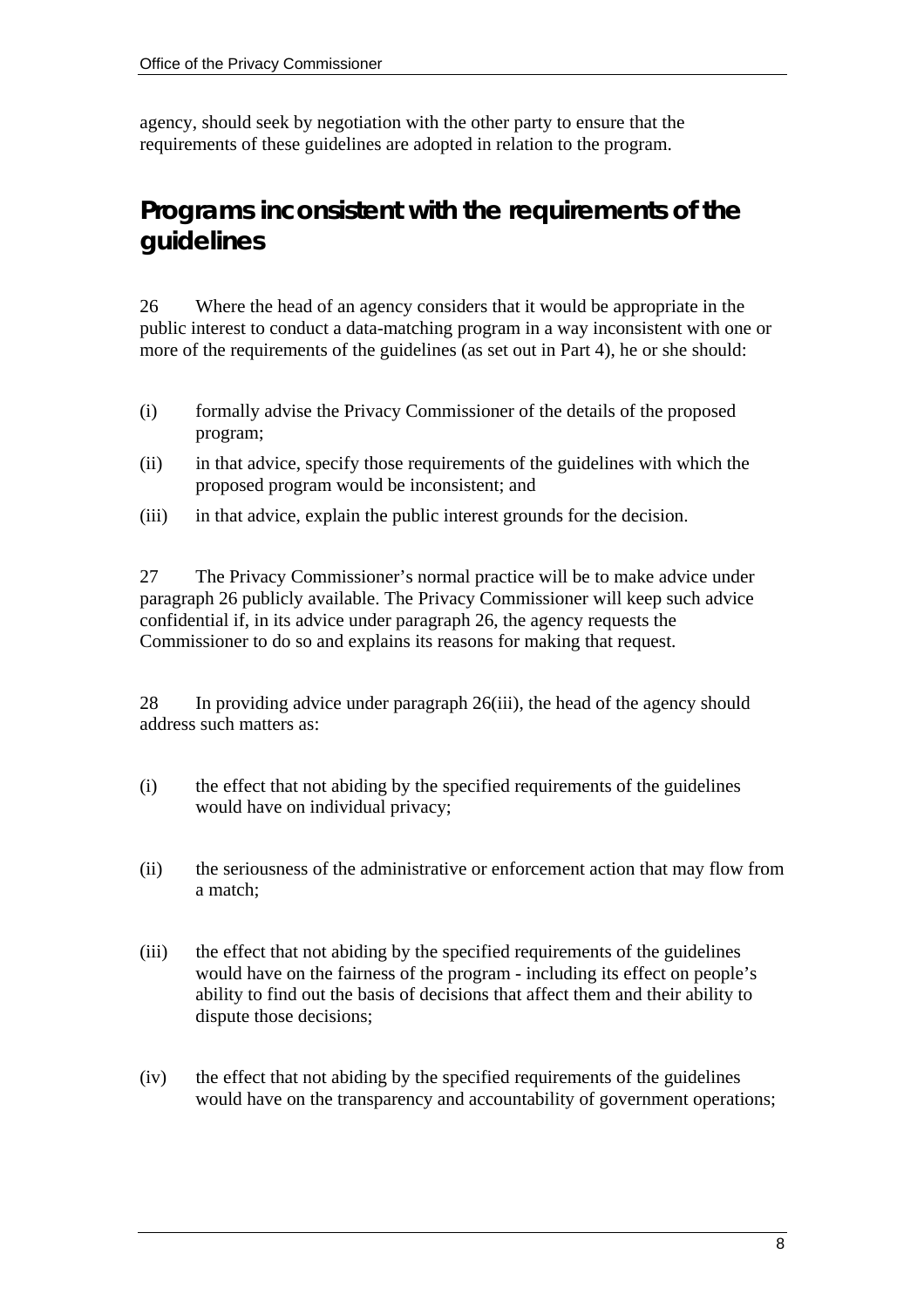- (v) the effect that not abiding by the specified requirements of the guidelines would have on compliance of the proposed program with the Information Privacy Principles in the Privacy Act;
- (vi) the effect that abiding by all the requirements of the guidelines would have on the effectiveness of the proposed program;
- (vii) whether abiding by all the requirements of the guidelines could jeopardise, or endanger the life or physical safety of, information providers or could compromise the source of information provided in confidence;
- (viii) the effect that abiding by all the requirements of the guidelines would have on public revenue - including tax revenue, personal benefit payments, debts to the Commonwealth and fraud against the Commonwealth;
- (ix) whether abiding by all the requirements of the guidelines would involve the release of a document that would be an exempt document under the Freedom of Information Act 1982; and
- (x) the legal authority for conducting the proposed program in a way inconsistent with the specified requirements of the guidelines.
- 29 The Privacy Commissioner may respond to the agency's advice, setting out:

(i) the Commissioner's view as to whether it would be appropriate, from a privacy protection perspective, for the specified requirements of the guidelines not to be followed; and

(ii) the Commissioner's reasons for taking that view.

30 If the Commissioner takes the view that it would be inappropriate, from a privacy protection perspective, for the specified requirements of the guidelines not to be followed, the Privacy Commissioner may suggest changes which would, if made, satisfy him or her that the proposed program offers an adequate standard of privacy protection.

- 31 It should be noted that:
- paragraph  $27(1)(k)$  of the Privacy Act provides that it is a function of the Privacy Commissioner:

to examine (with or without a request from a Minister) a proposal for data-matching or data-linkage that may involve an interference with the privacy of individuals or which may otherwise have any adverse effects on the privacy of individuals and to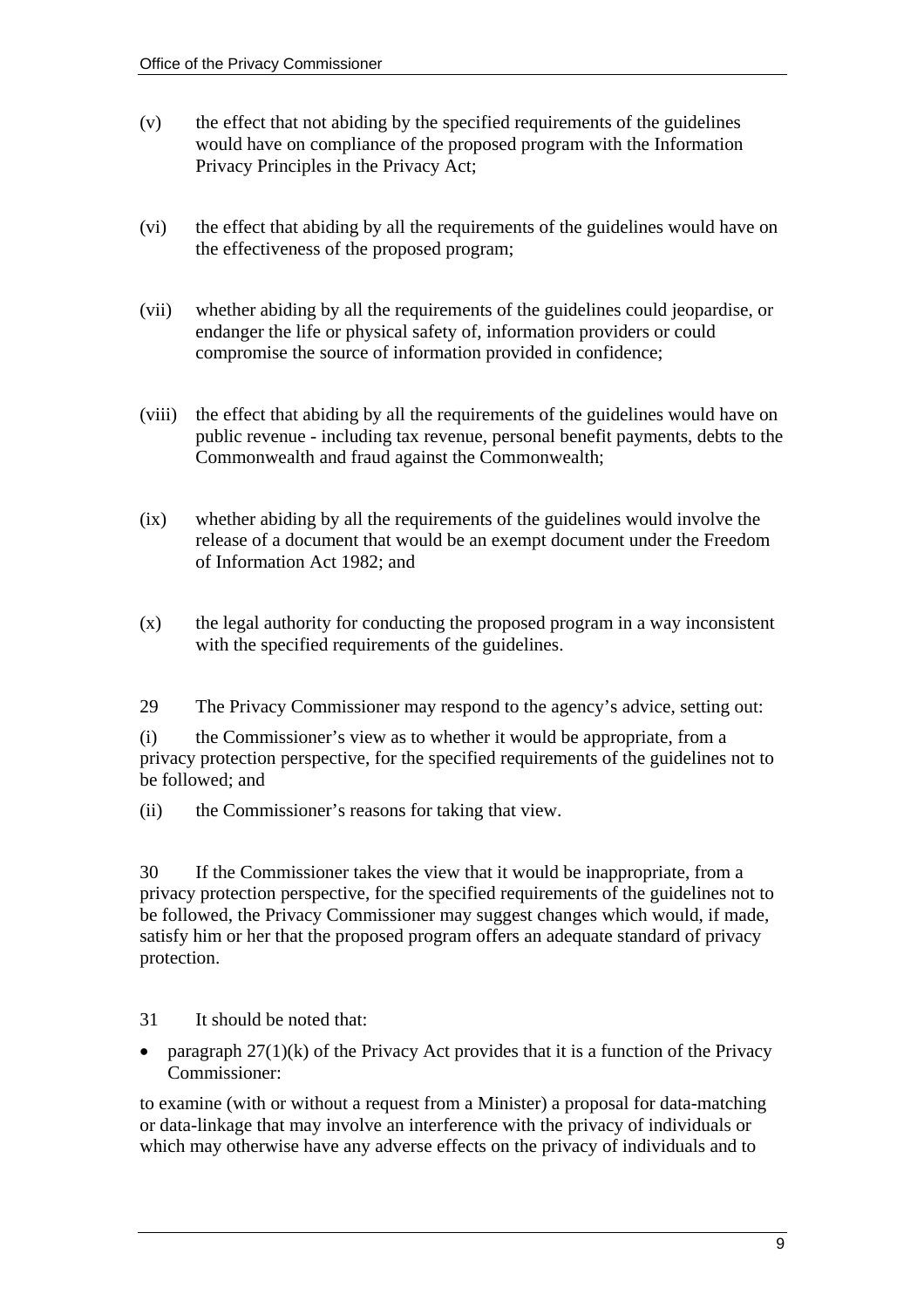ensure that the adverse effects of such proposed enactment on the privacy of individuals are minimised;

subsection  $32(1)$  of the Privacy Act provides:

Where the Commissioner, in the performance of the function referred to in paragraph 27(1) ... (k), has monitored an activity or conducted an audit, the Commissioner may report to the Minister [the Attorney-General] about that activity or audit, and shall do so if so directed by the Minister; and

• subsections  $31(2)$  and (3) provide:

(2) If the Commissioner thinks that the proposed enactment [a proposed enactment examined by the Commissioner under paragraph 27(1)(b) of the Privacy Act] would require or authorise acts or practices of an agency that would be interferences with the privacy of individuals, the Commissioner shall

- (a) report to the Minister about the proposed enactment; and
- (b) include in the report any recommendations he or she wishes to make for amendment of the proposed enactment to ensure that it would not require or authorise such acts or practices.

(3) Otherwise, the Commissioner may report to the Minister about the proposed enactment, and shall do so if directed by the Minister.

# **4 Requirements of the guidelines**

## **Proceeding with a program**

- 32 Before a Commonwealth agency decides to participate in a new data-matching program, or to recommend that such a program should commence, it should take account of the following matters:
- (i) the estimated costs and benefits of the program (see also Appendix D); and
- (ii) any alternative measures to data-matching which could achieve the same results as the proposed matching program.

## **Public notice**

#### **Requirement to give public notice**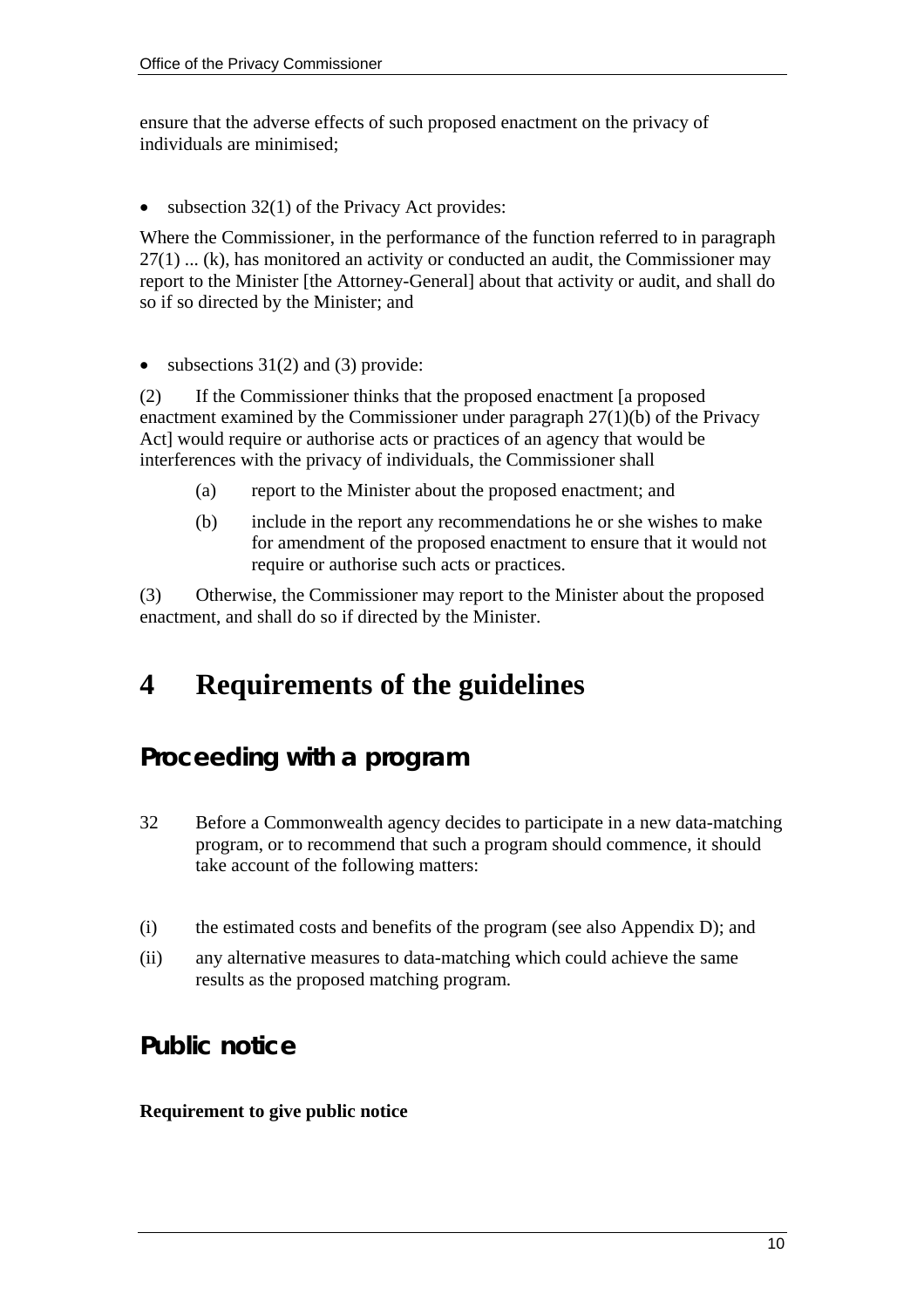33 Before participating in a data-matching program covered by these guidelines, each agency involved should ensure that a reasonable form of public notice of the proposed program is given.

34 Where a data-matching program is current at the date of commencement of these guidelines and public notice of the program has not been given, the primary user agency should ensure that, within a timeframe agreed with the Privacy Commissioner, public notice of the program is given in accordance with paragraphs 36 to 40.

35 Where a number of similar programs have been treated as a single program under paragraph 18, the Gazette notice (see paragraph 36) and other publicity material should deal with the matters set out in paragraph 36 and should also describe the range of data sources used, how many different programs are involved and what classes of agency staff are responsible for conducting them.

#### **Forms of public notice**

36 The primary user agency in relation to a proposed data-matching program should give public notice of the program in the Gazette. The notice should contain:

- (i) brief details of the objectives of the program;
- (ii) the agencies and categories of data involved;
- (iii) the classes of individuals about whom personal information is to be matched, and the approximate number of individuals affected.
- 37 The Gazette notice should be published before the program commences.

38 The primary user agency should forward copies of the Gazette notice to individuals or organisations nominated by the Privacy Commissioner.

39 Each agency participating in a program in any capacity should take steps to publicise the program as widely as is practical. This should include both steps to inform the general public about the program (for example the Gazette notice and newspaper advertisements) and steps specifically aimed at informing people whose information is likely to be used in the program, for example:

- (i) including information about the matching program in material given to people when they provide information which is likely to be used in the program;
- (ii) informing relevant clients about the program directly; and
- (iii) putting notices in relevant special-purpose publications or newsletters.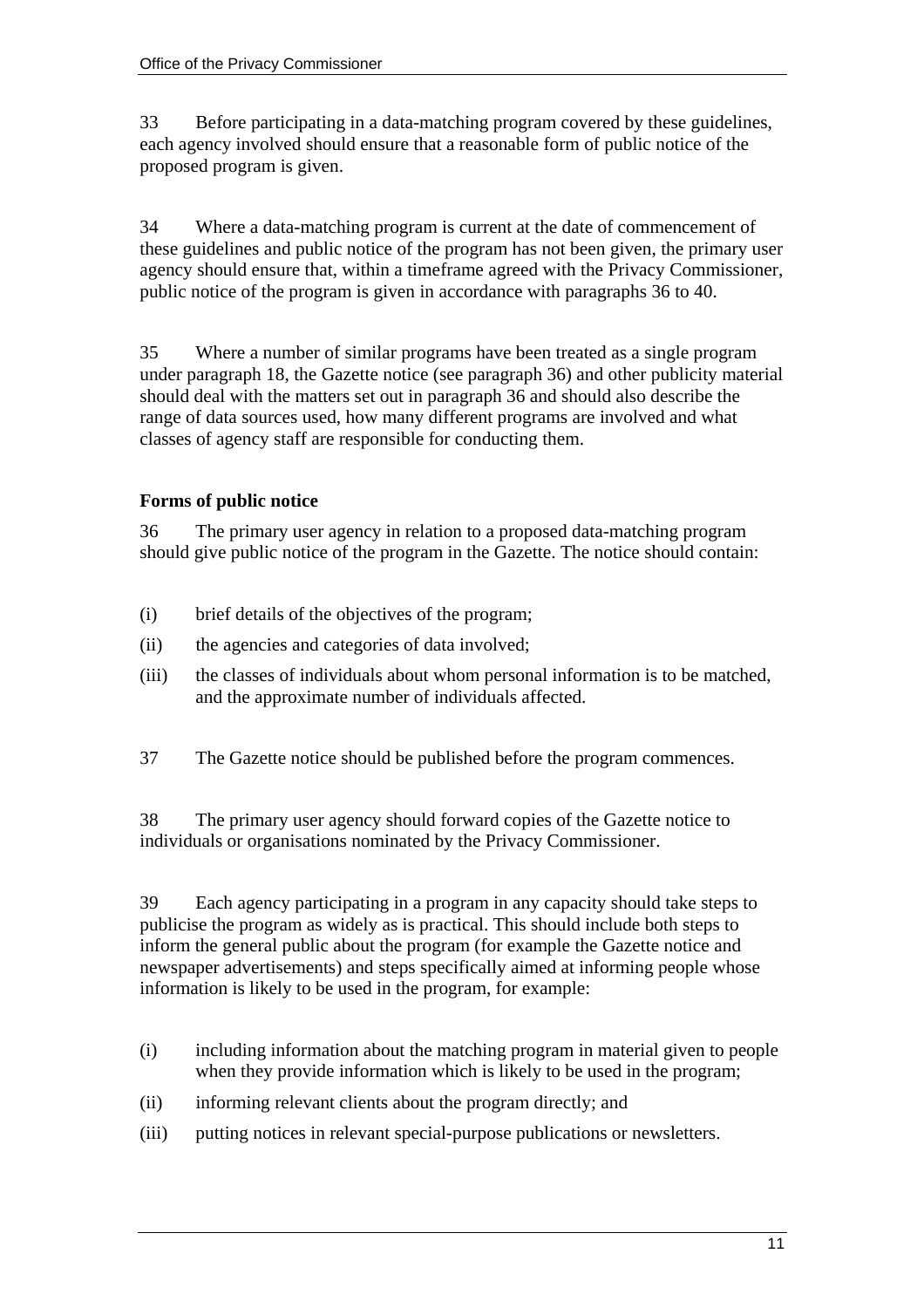40 The Gazette notice and other publicity material should advise how the general public can obtain copies of the program protocol.

#### **Entry in the Personal Information Digest**

41 A matching agency should include in its PID entry a description of any records of personal information it holds in connection with a data-matching program. A source agency should include in the relevant part of its PID entry a note that the records are disclosed to the matching agency in connection with data-matching.

## **Program protocol**

#### **Requirement to prepare, make publicly available and observe**

42 Where a data-matching program has not yet commenced, the primary user agency should prepare a program protocol. A copy should be forwarded to the Privacy Commissioner before the program is due to commence. The protocol should be made publicly available at the commencement of the program.

43 Where a data-matching program is current at the date of commencement of these guidelines and a program protocol has not been prepared, the primary user agency should ensure that, within a timeframe agreed with the Privacy Commissioner, a protocol is prepared, forwarded to the Privacy Commissioner and made publicly available.

44 Where a number of similar programs have been treated as a single program under paragraph 18, the protocol prepared to cover those programs should deal with the matters set out in paragraph 46 and should also set out each data source used, how many different programs are involved and what classes of agency staff are responsible for conducting them.

45 Each agency participating, in any capacity, in a data-matching program should ensure that its participation in the program is in accordance with a program protocol.

#### **Contents**

46 The program protocol should consist of a description of the program and an explanation of the reasons for undertaking it. The description of the program should include:

- (i) an overview of the program;
- (ii) the objectives of the program;
- (iii) the matching and source agencies, and any agencies which will use the results of the program;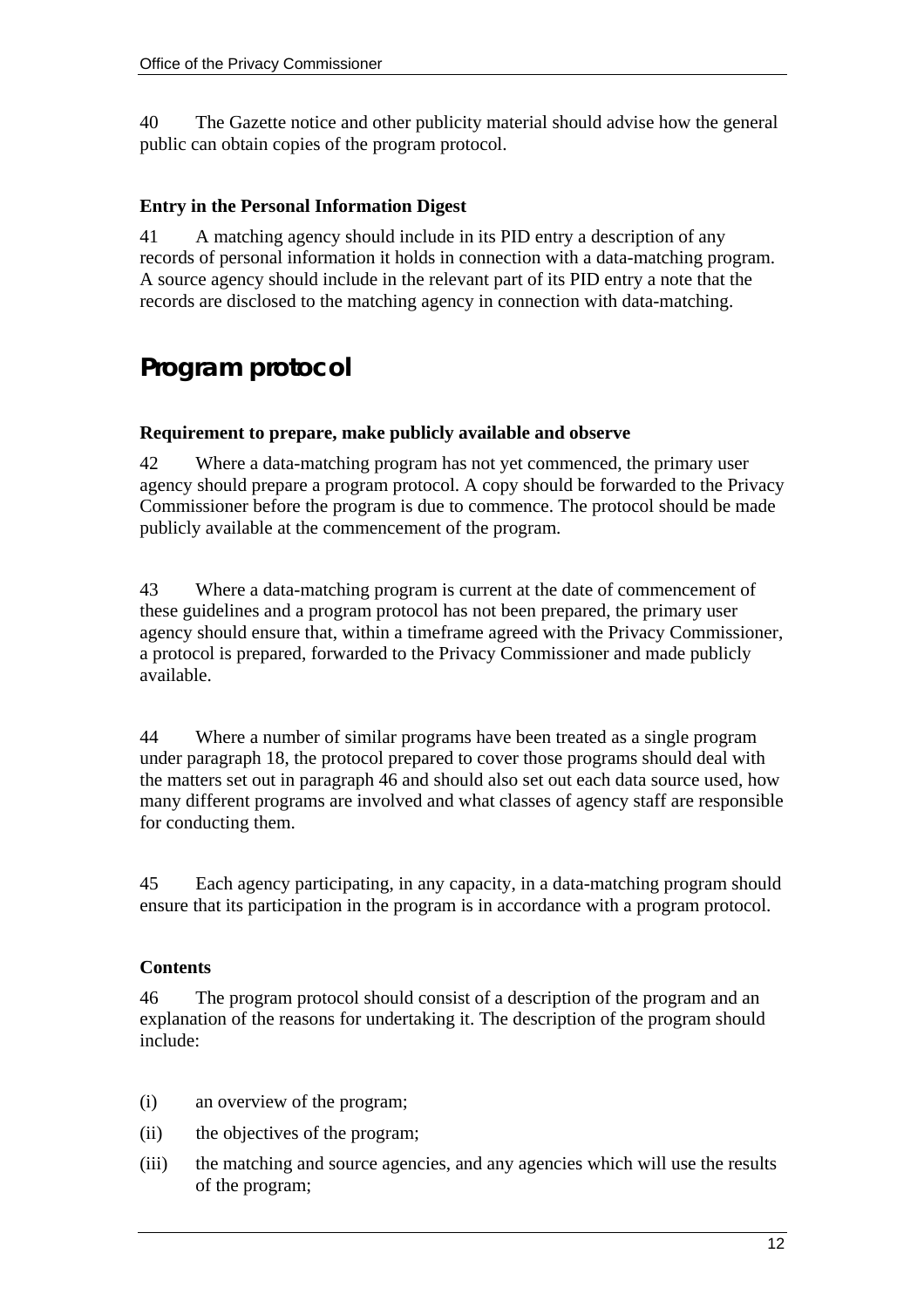- (iv) a description of the data to be provided and the methods used to ensure it is of sufficient quality for use in the program;
- (v) a brief description of the matching process, the output produced and the destination of the results of the program;
- (vi) what action, administrative or otherwise, may be taken as a result of the program;
- (vii) time limits applying to the conduct of the program
- (viii) what form of notice has been given, or is intended to be given, to individuals whose privacy is affected by the program; and

And, the explanation of the reasons for undertaking the program should include:

- (ix) the program's relationship to the agencies' lawful functions and activities;
- (x) the legal authority for the uses and disclosures of personal information involved in the program;
- (xi) alternative measures to data-matching which were considered, and the reasons why they were rejected;
- (xii) information about any pilot testing of the program; and
- (xiii) a statement of the costs and benefits of the program (see Appendix D for a description of what the statement should contain).
- 47 A suggested format for presentation of the protocol is at Appendix A.

## **Technical standards report**

#### **Requirement to prepare and observe**

48 Detailed technical standards should be established by the matching agency, where practicable in consultation with source agencies or organisations, to govern the conduct of the program, and be set out in a Technical Standards Report.

49 Each agency participating, in any capacity, in a data-matching program should ensure that its participation in the program is in accordance with the Technical Standards Report.

50 The Technical Standards Report should be prepared and held by the matching agency and copies held by the source and user agencies or organisations where this is practicable.

51 The matching agency should lodge a copy of the Technical Standards Report with the Privacy Commissioner on request.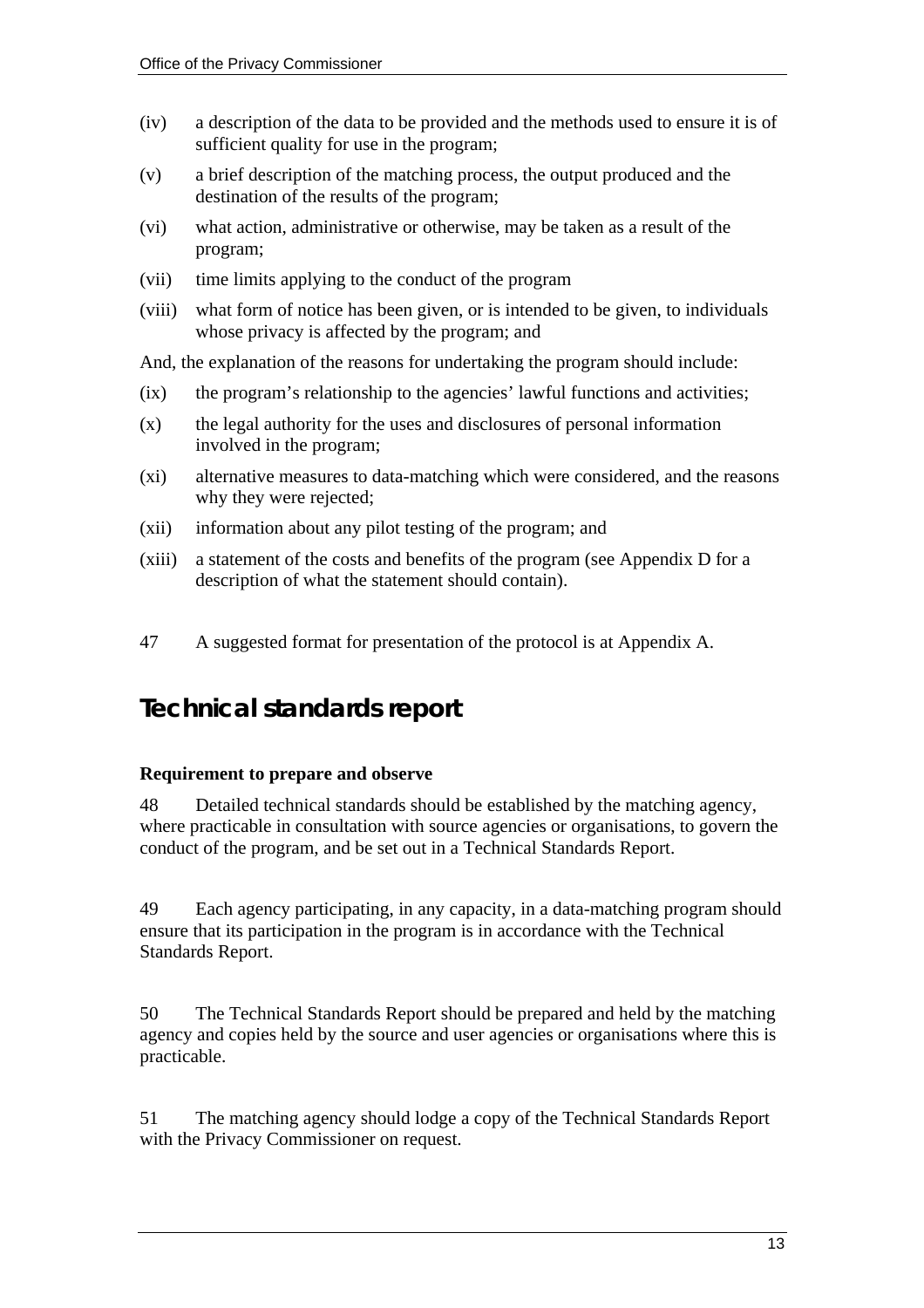52 These guidelines do not require the Technical Standards Report to be made publicly available.

53 For new programs, the report should be completed in draft form prior to the commencement of the program. It should be finalised not later than 30 days after the end of the first cycle, taking account of initial experience of the operation of the program.

54 Where a data-matching program is current at the date of commencement of these guidelines and a Technical Standards Report has not been prepared, the matching agency should ensure that it prepares one within a timeframe agreed with the Privacy Commissioner.

55 The Technical Standards Report should be amended whenever the specifications for the program change.

56 The Technical Standards report will assist in the proper audit of an agency's compliance with the Information Privacy Principles in that it presents information in a manner which is capable of independent scrutiny.

57 As well as meaning that an agency has not adhered to these guidelines, failure to implement practices relating to data quality of the kind indicated in paragraph 58 may also lead the Privacy Commissioner to find that an interference with privacy is occurring or has occurred because of non-compliance with IPPs 4, 7, 8 or 9.

#### **Contents**

58 The report should deal with the following matters:

- (i) description of data supplied by source agencies or organisations, referring in particular to: key terms and their definition, relevance, timeliness and completeness;
- (ii) the specification for each matching algorithm or project should be outlined and include such things as:
	- the risk to be addressed;
	- data items used in the match, in particular the use of any identification numbers;
	- the rules for recognising the match; and
	- the destination of the results;
- (iii) controls being employed to ensure the continued integrity of the program and its data; and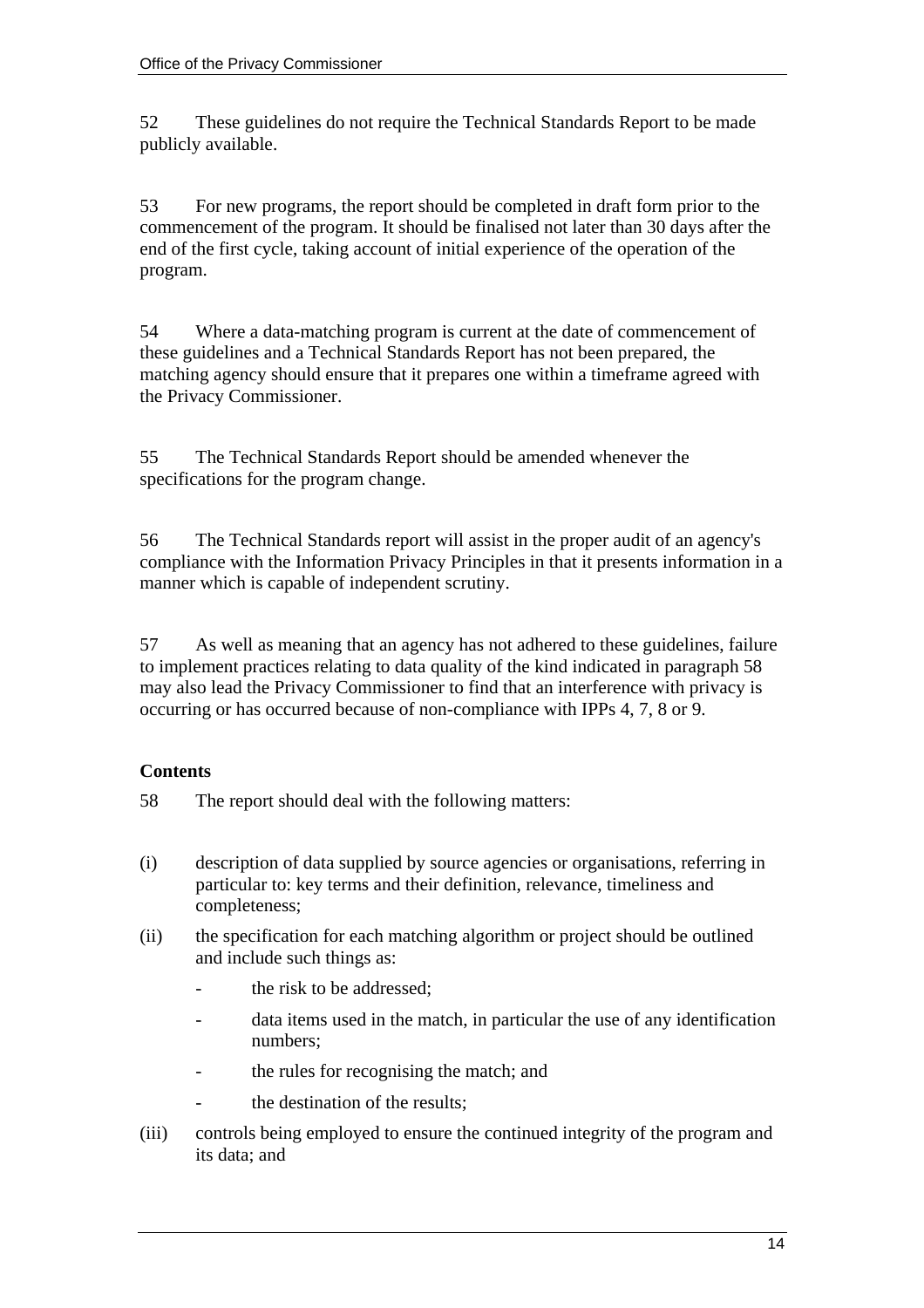(iv) security features included within the program to control and minimise access to personal information.

59 Further guidance in relation to the contents of the Technical Standards Report is given in Appendix C.

## **Monitoring by the Privacy Commissioner**

60 Agencies should enable the Privacy Commissioner to undertake inspections of their data-matching activities and their procedures. The monitoring process carried out by the Privacy Commissioner will include assessing the outcomes of the program from a privacy perspective, assessing whether the program is being conducted in accordance with the procedures set out in the program protocol, reviewing the effectiveness of the controls and procedures set out in the Technical Standards Report and considering any complaints and difficulties that have arisen in connection with the program.

- 61 Agencies should report to the Privacy Commissioner, if requested, on any relevant matter, including:
- (i) actual costs and benefits flowing from the program;
- (ii) any non financial but quantifiable factors that are considered relevant;
- (iii) difficulties in the operation of the program and how these have been overcome;
- (iv) the extent to which internal audits or other forms of assessment have been undertaken by agencies or organisations and their outcome; and
- (v) the number of matches, the number of matches investigated, the number of cases not proceeded with after contacting the affected individual, and the number of cases in which action proceeded despite a challenge as to accuracy of the data.
- 62 The Privacy Commissioner proposes to include in the Commissioner's annual report general information about:
- (i) the number, extent and nature of data-matching programs;
- (ii) the extent of public notification of programs and of consultation;
- (iii) the extent of confidential notification of programs to the Privacy Commissioner;
- (iv) the nature of the public interest reasons advanced for not engaging in public notification of programs; and
- (v) the operational experience and effectiveness of programs.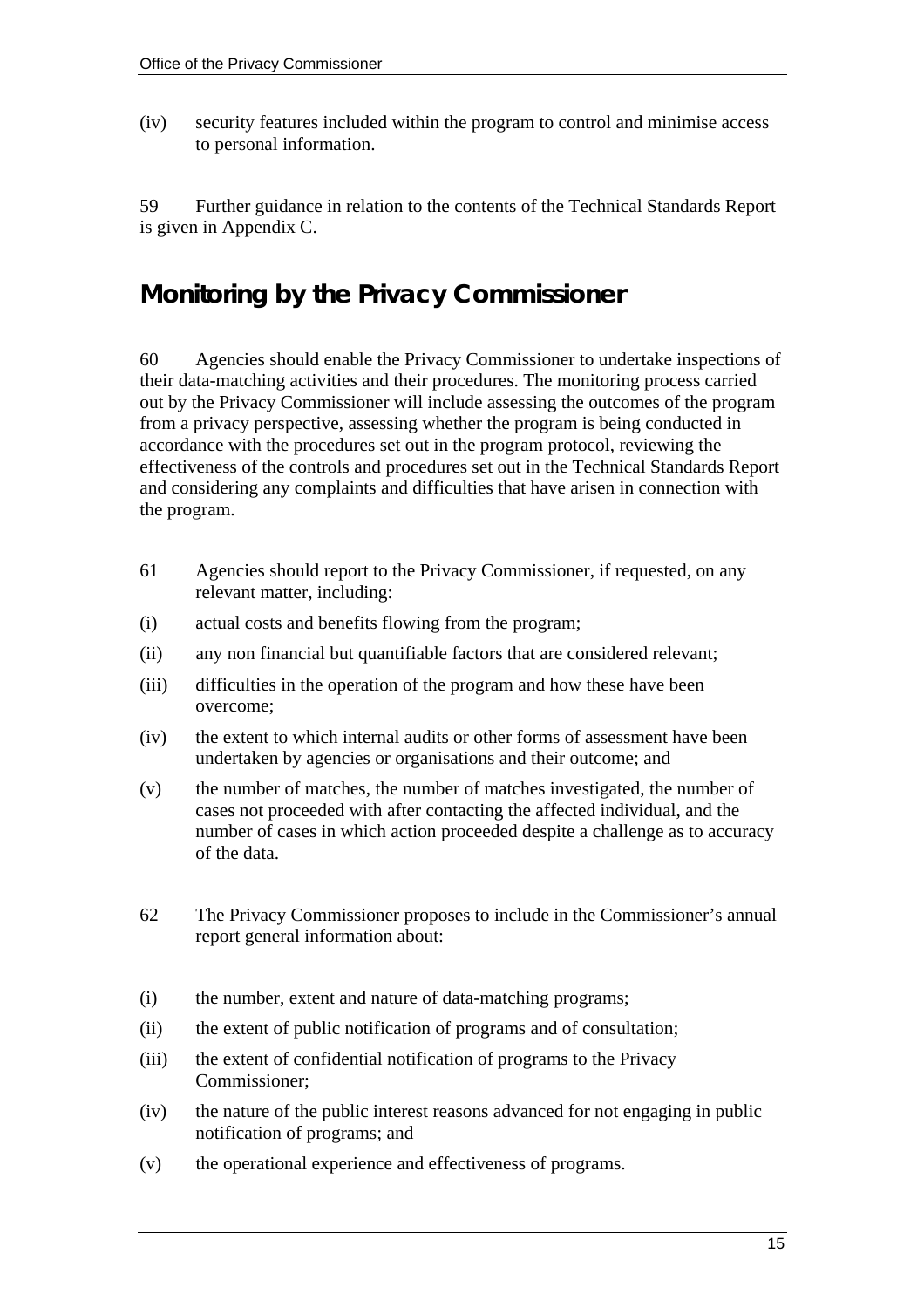## **Handling data-matching information**

#### **Informing individuals**

63 An agency should only take administrative action as a result of a match, including conducting checking with third parties, after giving the individual at least 14 days to consider the information and comment on its contents. If there is a dispute as to the accuracy of the data or the proposed administrative action but the agency considers that further action is justified, it should inform the individual of the rights conferred by the Privacy Act to lodge a complaint with the Privacy Commissioner.

64 If an agency has advised the Privacy Commissioner (in line with paragraph 26) that it plans to take administrative action as a result of a match without checking the results with the individual concerned, it should take whatever other steps are reasonable to check the information (for example, checking by reference to the source data) before taking action.

65 It should be noted that the decision as to further action should ideally involve individual consideration of each case. However, where a program is generating large numbers of matches, it may be acceptable to apply some rule based selection criteria, which should be described in the Technical Standards Report. The objective of the requirement is to achieve further filtering or selection of cases independently of the matching program itself.

66 Unless otherwise provided by law, an agency should take no administrative action that interferes with the individual's opportunity to exercise any rights of appeal or review.

67 Paragraphs 63 to 66 apply to each agency using the results of the matching program.

68 It should be noted that, as well as meaning that an agency has not adhered to these guidelines, failure to implement practices relating to data quality of the kind indicated in paragraphs 63 and 64 may also lead the Privacy Commissioner to find that an interference with privacy is occurring or has occurred because of noncompliance with Information Privacy Principles 7, 8 or 9 in section 14 of the Privacy Act.

#### **Record controls**

69 Personal information obtained for use in a matching program which does not lead to a match should be destroyed by the matching agency as soon as practicable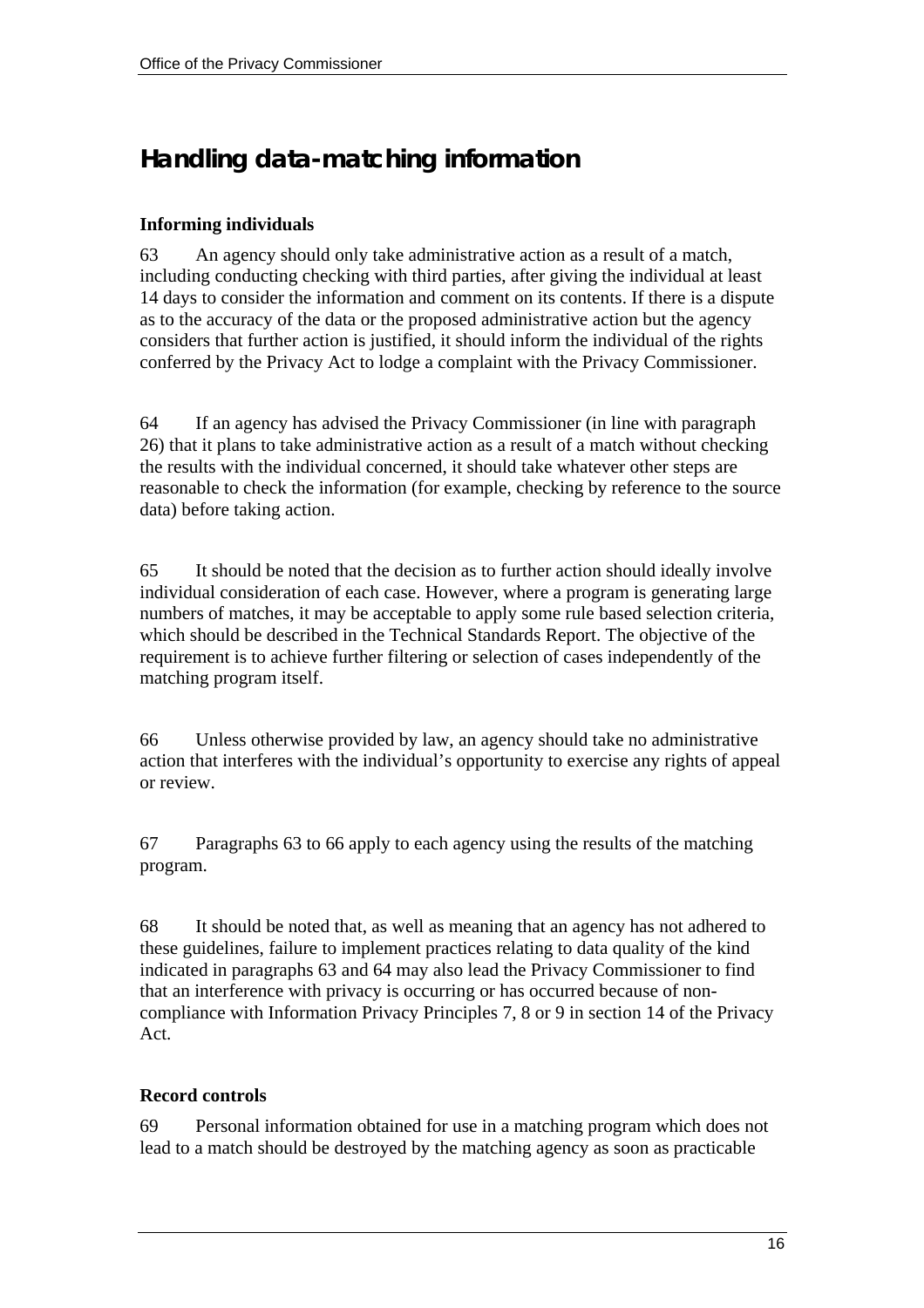after the relevant matching process has been completed. In any case the destruction of the information should not occur any later than 90 days after the matching process.

70 In cases where a match occurs a decision as to further action in relation to each individual should be taken by an agency within 90 days of the matching process. If, during that time or any later time, a decision not to take further action is made, the information should be destroyed, where practicable within 14 days but at least within 90 days. This applies to each agency using the results of the matching program.

71 The requirements in paragraphs 69 and 70 are consistent with the disposal arrangements for records relating to data-matching exercises set out in Australian Archives General Disposal Authority 24, issued on 13 January 1997.

#### **Limitation on new registers**

72 An agency involved, in any capacity, in a data-matching program should not create any new separate permanent register (or database) from information about individuals whose records have been matched as part of the program.

- 73 Paragraph 72 does not prevent:
- (i) the maintenance of a register of individuals in respect of whom further investigations are warranted under the terms of the program protocol and following a decision under paragraph 70; or
- (ii) the maintenance of a special register solely for the purpose of excluding individuals from being selected for investigation in successive cycles of the same matching program.

74 Paragraph 72 does not affect the addition of updating information to an existing record, provided no other administrative action is intended.

75 Paragraph 72 is aimed at preventing agencies compiling dossiers or otherwise collating information obtained only through a data-matching program. It does not prevent an agency from maintaining such records or databases as are reasonably necessary to the fulfilment of the objectives of the program.

## **Evaluation**

76 Not later than three years after the commencement of operation of a datamatching program, and at least every three years after that while the program continues, the primary user agency should undertake an evaluation of the program in accordance with its original objectives. The outcome of this should be documented by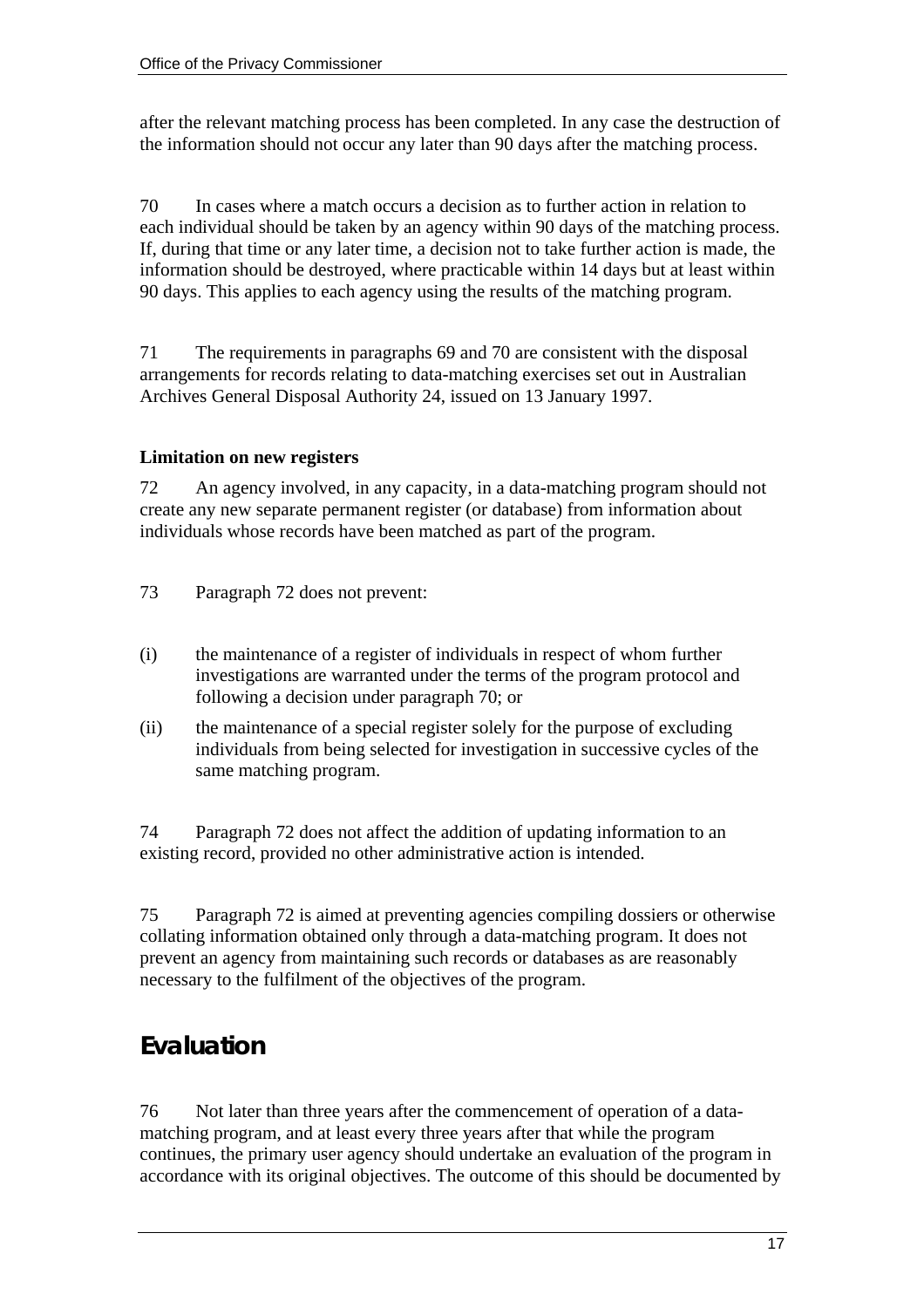the matching agency, and should include a statement of the costs and benefits of the program (see Appendix D for a description of what such a statement should contain). A report of the evaluation should be given to the Privacy Commissioner. The report should be made publicly available, unless it refers to a program of which public notice was not originally given.

## **Changes to data-matching programs**

77 When a matching agency wishes to make minor changes or amendments to a data-matching program these should be noted on the program protocol document, advised to the Privacy Commissioner and considered in the program evaluation.

## **Appendix A: Content of data-matching program protocols**

The program protocol should provide two main things:

- a description of the program; and
- an explanation of the reasons for deciding to conduct the program.

The function of the program protocol is to inform the public about the existence and nature of the data-matching program. It should therefore be written as plainly as is consistent with giving an accurate picture of how the program works.

A suggested format is set out below.

## **Description of the program**

The description of the program needs to cover the following matters. Possible section titles are in parentheses.

#### **(i) An overview of the program. (Overview)**

This should be a short, simply expressed statement of what the program does and why. A half a page should be enough.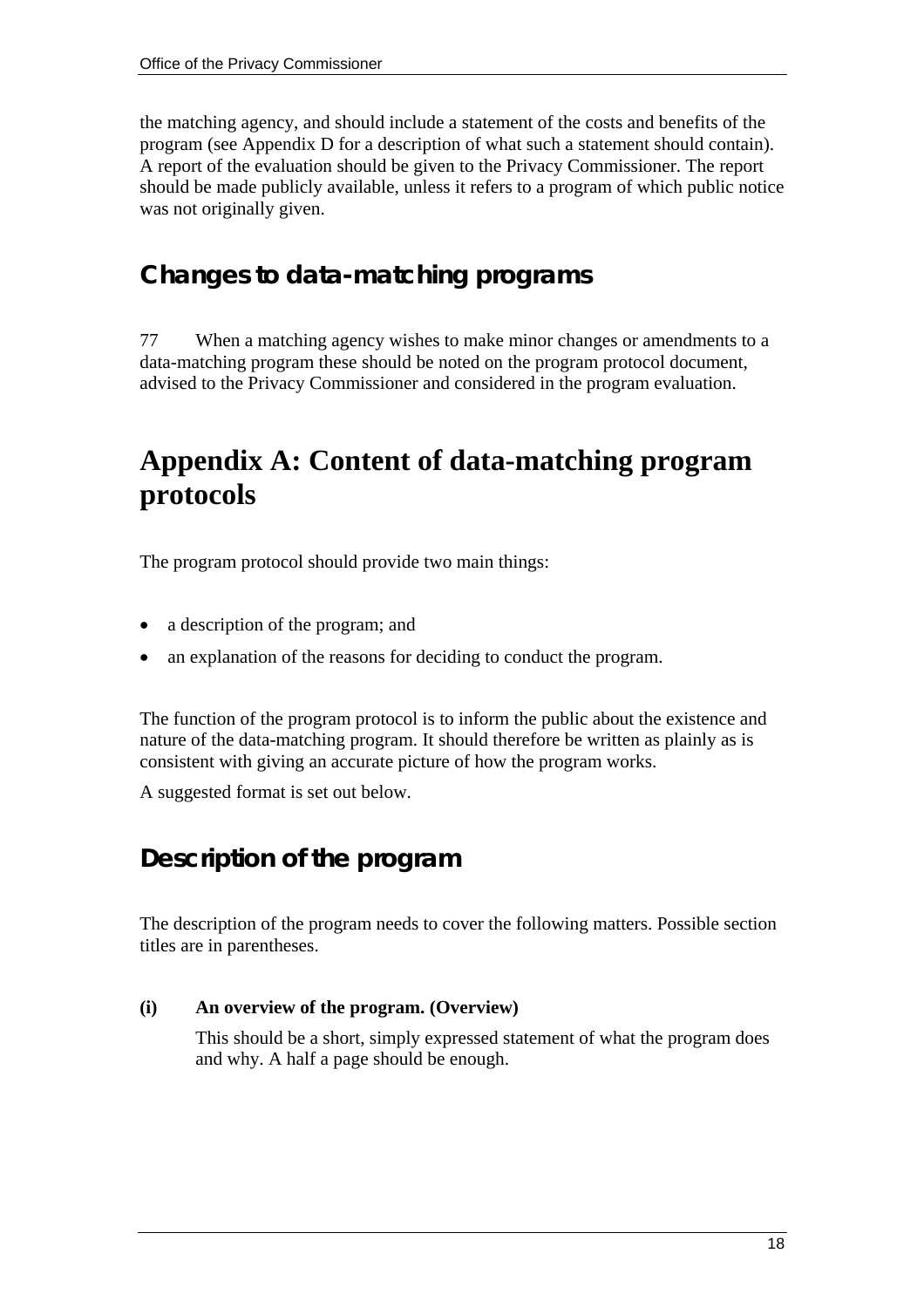#### **(ii) The objectives of the program. (Objectives)**

This should be a basic statement of what the program is trying to achieve. The rest of the protocol will flesh out exactly how the program tries to achieve its objectives so this statement need not be a long one.

#### **(iii) The matching and source agencies, and any agencies which will use the results of the program. (Agencies involved)**

This should include:

- what agency is conducting the matching program;
- where the matching agency is not the same as the primary user agency, the protocol should make clear which agency does what;
- what agencies or other sources are providing data which will be used in the program; this should cover all sources of data, including non Commonwealth and non government sources; and
- all agencies or other organisations that have access to the results of the program.

#### **(iv) A description of the data to be provided and the methods used to ensure it is of sufficient quality for use in the program. (Data issues)**

For each data or information source involved in the program, give a brief description of:

- the files transferred to the matching agency;
- the type of information contained in the file;
- the approximate number of records on each file; and
- what measures have been taken to ensure the quality, integrity and security of the data.

#### **(v) A brief description of the matching process, the output produced and the destination of the results of the program. (The matching process)**

This should describe which fields are matched (eg Medicare number, name and date of birth), what criteria are used to identify a 'match' (eg, individuals on both files, individuals on one but not the other) and the fields included in each output file.

The fine details of the matching will be set out in the Technical Standards Report, so the description here may be kept in relatively broad terms.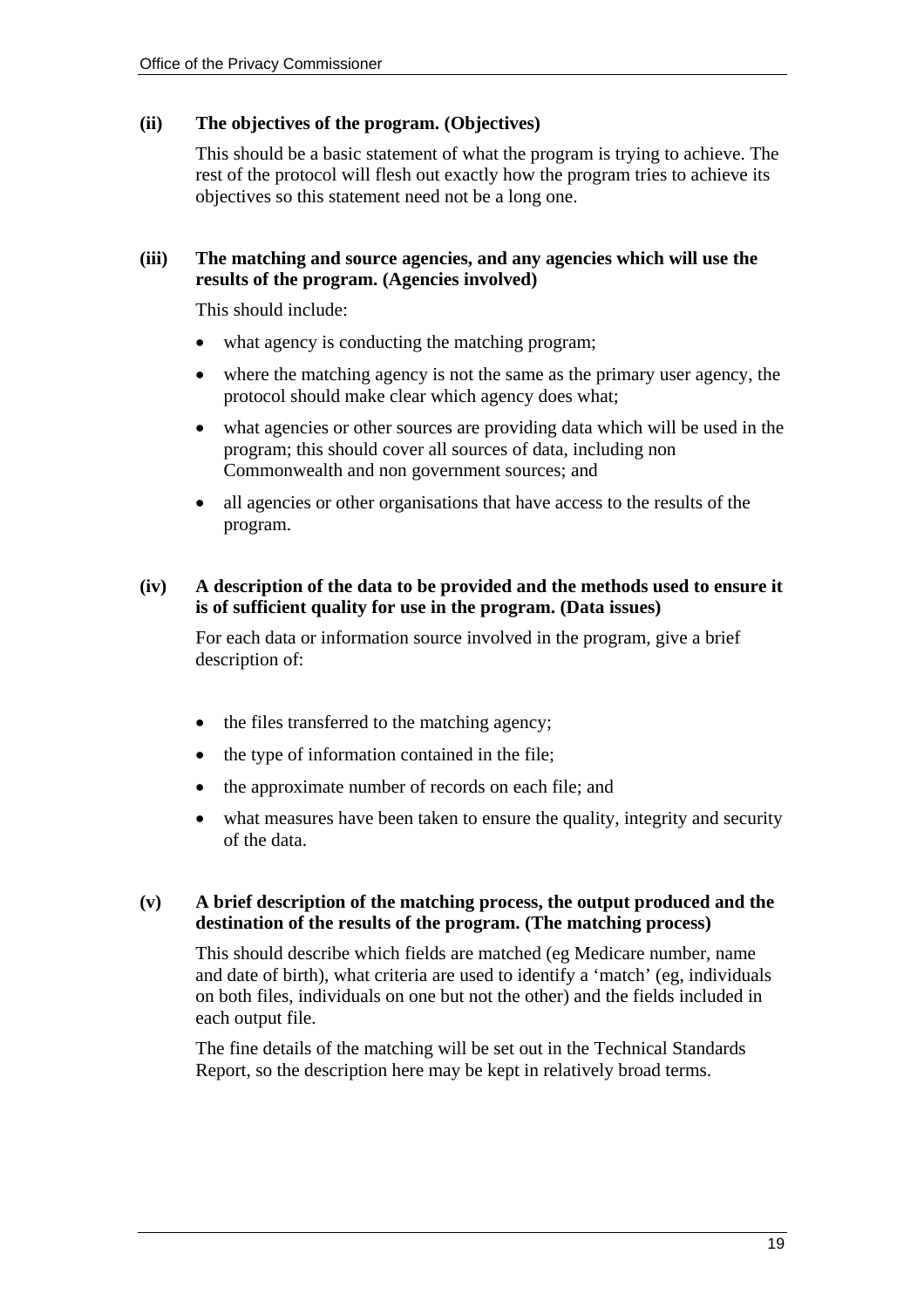#### **(vi) What action, administrative or otherwise, may be taken as a result of the program. (Action resulting from the program)**

This should cover all agencies that use the results of the matching. If an agency may take one of a range of actions, depending on the facts of a particular case, each should be outlined. Copies of customer contact letters should be attached to the program protocol as an appendix.

#### **(vii) Time limits applying to the conduct of the program. (Time limits)**

This should cover:

- how long data obtained for use in the program will be kept, including both input data provided by source agencies and the output data from the matching;
- retention periods and disposal arrangements for all data; and
- how frequently the program will be run; and, if the program will be run at infrequent intervals, how it is decided that a run is appropriate at a particular time; and
- when it is planned to terminate or review the program, including agencies' internal review mechanisms as well as external mechanisms such as legislative sunset clauses.

#### **(viii) What form of notice has been given, or is intended to be given, to individuals whose privacy is affected by the program. (Public notice of the program)**

The text of public notices should be attached to the protocol, including the text of Information Privacy Principle 2 notices, gazette notices, media releases and so on.

## **Reasons for deciding to conduct the program**

The reasons for deciding to conduct the program should cover the following issues.

#### **(ix) The program's relationship to the agencies' lawful functions and activities. (Relationship to lawful functions)**

This should be a statement of the reasons for considering that the program will improve public administration or otherwise serve the public interest.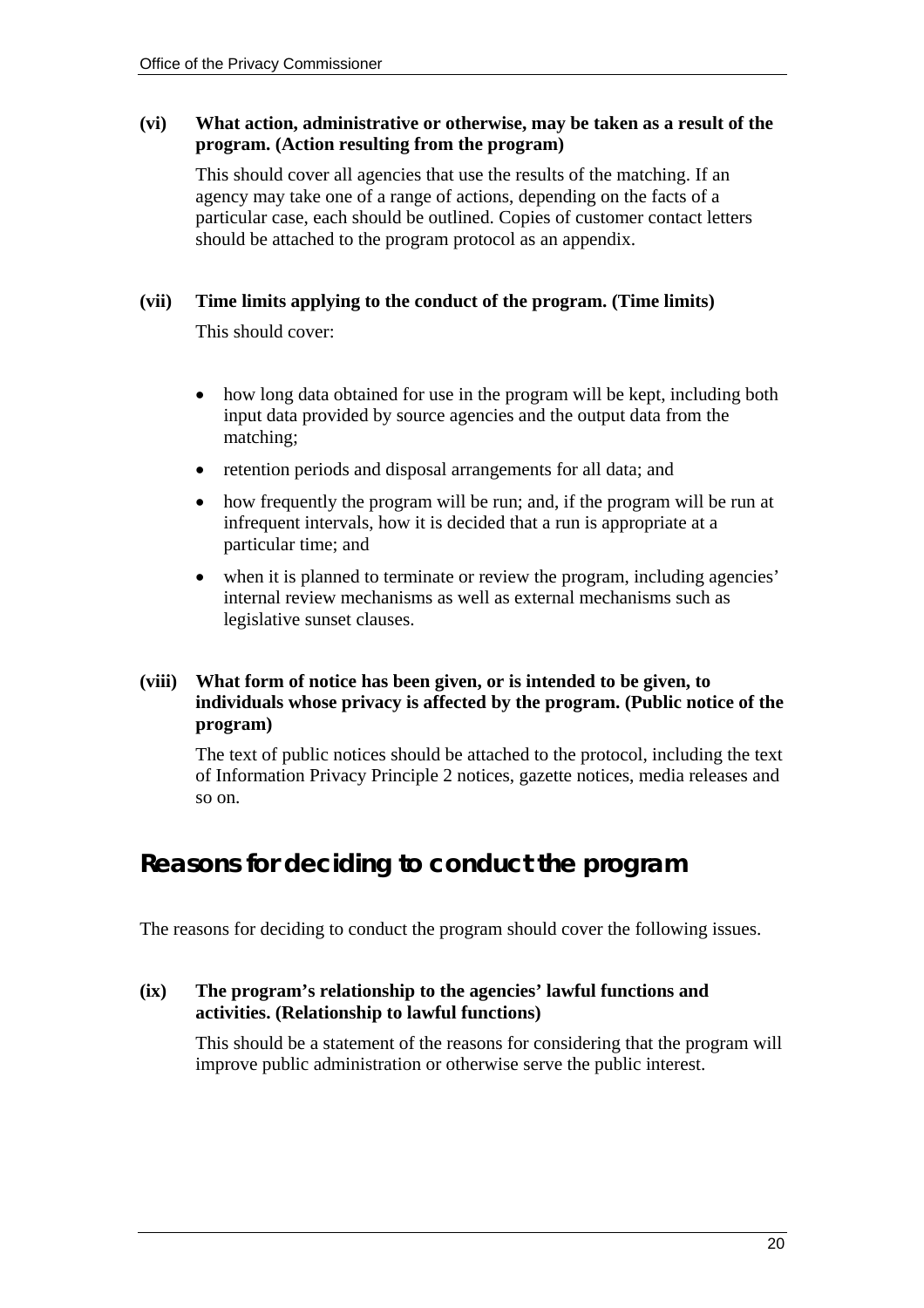#### **(x) The legal authority for the uses and disclosure of personal information involved in the program. (Legal authority)**

The use and disclosure of personal information should be justified in terms of the Privacy Act and any other relevant legislation.

To be lawful, any disclosure of personal information by an agency must fall within one of the five exceptions in Information Privacy Principle 11 in the Privacy Act.

Similarly, any use of personal information by an agency for a purpose other than the purpose for which the agency collected it must fall within one of the five exceptions to Information Privacy Principle 10 in the Privacy Act.

The protocol must specify which exceptions in Principles 10 and 11 apply, and why.

If there are other provisions in legislation relevant to the use and disclosure of information involved in the program, for example secrecy provisions, the protocol should explain how the uses and disclosures are authorised in terms of those provisions.

#### **(xi) Alternative measures to data-matching which were considered, and the reasons why they were rejected. (Alternative methods)**

If it is considered that there are no practicable alternatives to data-matching, the protocol should include a brief explanation of why this is the case.

#### **(xii) Information about any pilot testing of the program. (Pilot programs)**

Information about a pilot project which is likely to be relevant includes:

- the number of records involved in the pilot;
- the number of matches which resulted;
- an estimate or report of the benefits of the pilot (if the matches were followed up, it may be possible to give a detailed account of the benefits; if the matches were not followed up, an estimate of the benefits which would have resulted should be given); and
- information about any problems or difficulties with the matching program which emerged from the pilot.

If the protocol relates to a new program (rather than one already operating) and no pilot project has been conducted or is planned, the protocol should indicate why no pilot is considered necessary.

**(xiii) A statement of the costs and benefits of the program. (Costs and benefits)**  See Appendix D for what should be included here.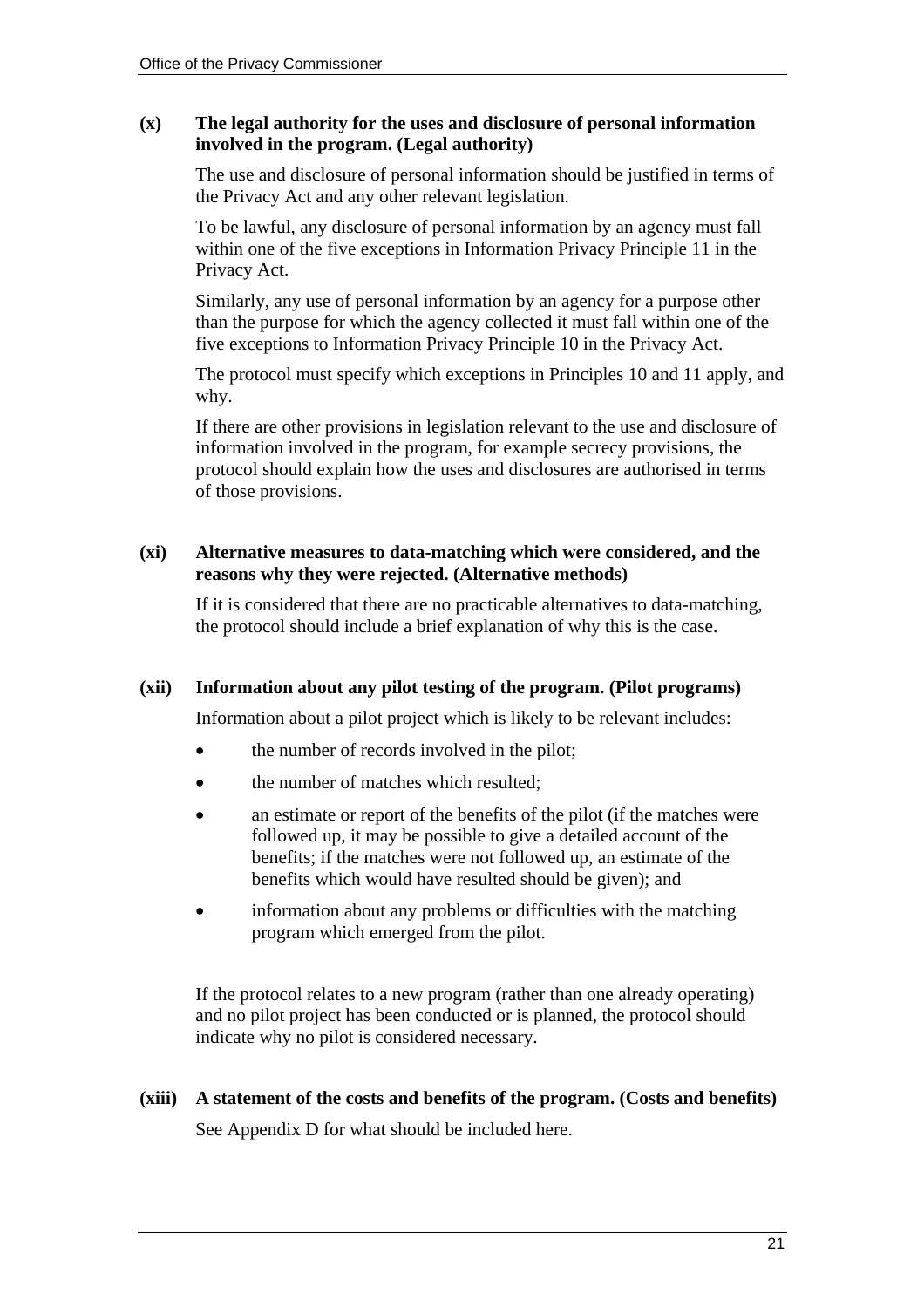# **Appendix B: Sample program protocol**

What follows is an example of a program protocol addressing the requirements of the voluntary guidelines. It is based on an actual protocol produced by the Department of Social Security but, because the purpose it serves here is to illustrate the main features needed in a protocol (rather than to present the full range of detail that might be included on a particular program), it has been somewhat abbreviated for accessibility and ease of reading. Attachments referred to in the sample protocol have been omitted.

## **Program protocol: Matching Information from the Australian Taxation Office's Employment Declaration Form with Information on Customers and Customers' Spouses from the Department of Social Security**

#### *Description of the program*

#### **1 Overview**

The Privacy Commissioner's Guidelines on Data-matching in Commonwealth Administration specify that a program protocol be prepared by agencies conducting more significant data-matching programs. The Department of Social Security (DSS) has agreed to comply voluntarily with the guidelines, which are not legally binding.

Pay As You Earn (PAYE) employees must fill in an Employment Declaration Form (EDF) if they are to avoid being taxed at the highest marginal rate. If EDF data indicates that a DSS customer (or spouse) is employed, but the earnings from that employment have not been disclosed to DSS, it is likely that the person has been receiving a level of DSS benefits to which he or she is not entitled.

In the 1991 Budget, the Government introduced arrangements under which the Australian Taxation Office (ATO) provides all EDF information to DSS weekly on magnetic tape for matching with DSS's customer income information to allow the identification of incorrect DSS payments. In the 1993 Budget, the Government extended the matching of EDF data to DSS information on the income of the spouses of Newstart system customers (Jobsearch Allowance, Newstart Allowance, Sickness Allowance and Special Benefit recipients).

DSS's Security, Fraud and Control Division receives data from the ATO, matches it with DSS data, ensures the security of the data during processing and destroys unmatched data within 90 days of receiving the data from the ATO.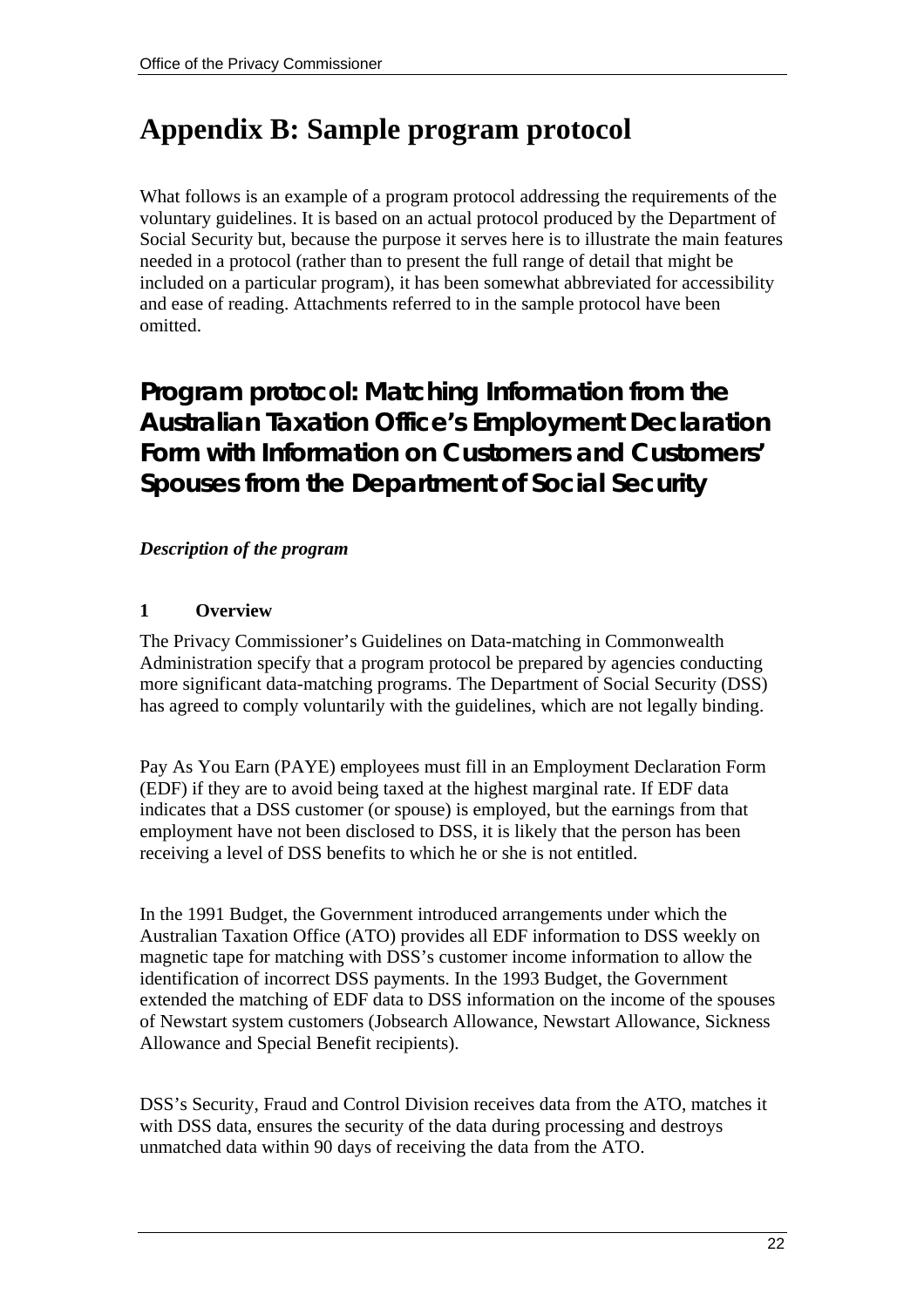Cases identified are forwarded to DSS regional offices for review.

#### **2 Objectives**

The objectives of the programs are:

- to achieve savings in DSS outlays by identifying customers or spouses of customers who are not disclosing income from employment;
- to recover outstanding payments by locating people on the DSS's debtor file who are currently employed (and therefore may be able to repay their debts); and
- by publicising the data-matching, to promote voluntary compliance with income disclosure requirements.

From a broader perspective, achievement of these goals will further social justice objectives by providing additional scope for the direction of funds to those in most need.

#### **3 Agencies involved**

DSS is the matching agency: the data-matching program runs on its computer facilities.

DSS contributes data relating to current or suspended recipients of Newstart Allowance, Job Search Allowance, Sickness Allowance, Special Benefit, Sole Parent Pension and Widow's Pension and to spouses of current or suspended recipients of Newstart Allowance, Job Search Allowance, Sickness Allowance and Special Benefit.

The ATO data relates to EDF information, including: name; date of birth; home address; residency status; full time, part time or casual employment status; rebates claimed; employer's business name; employers postal address; and the nature of employers business. The ATO data does not include Tax File Numbers. Around 220,000 records are provided by the ATO each fortnight.

Health Insurance Commission data is used for data quality purposes (see section 4 below).

DSS is the only agency that uses the output of the program (see section 6).

#### **4 Data issues**

*Data quality*. DSS requires that information about changes in customers' circumstances (eg, change of address, income received, marital status, family membership) are recorded on DSS master files. Customers are required to advise changes of circumstances within 14 days of an event occurring. Details can be checked when a customer's entitlements are reviewed. Data items from the ATO are checked before matching to ensure that the data items contain logically feasible information.

*Data integrity*. Some EDF information from the ATO has only the year of birth. In these cases, surname, forename, middle initial, sex and year of birth are matched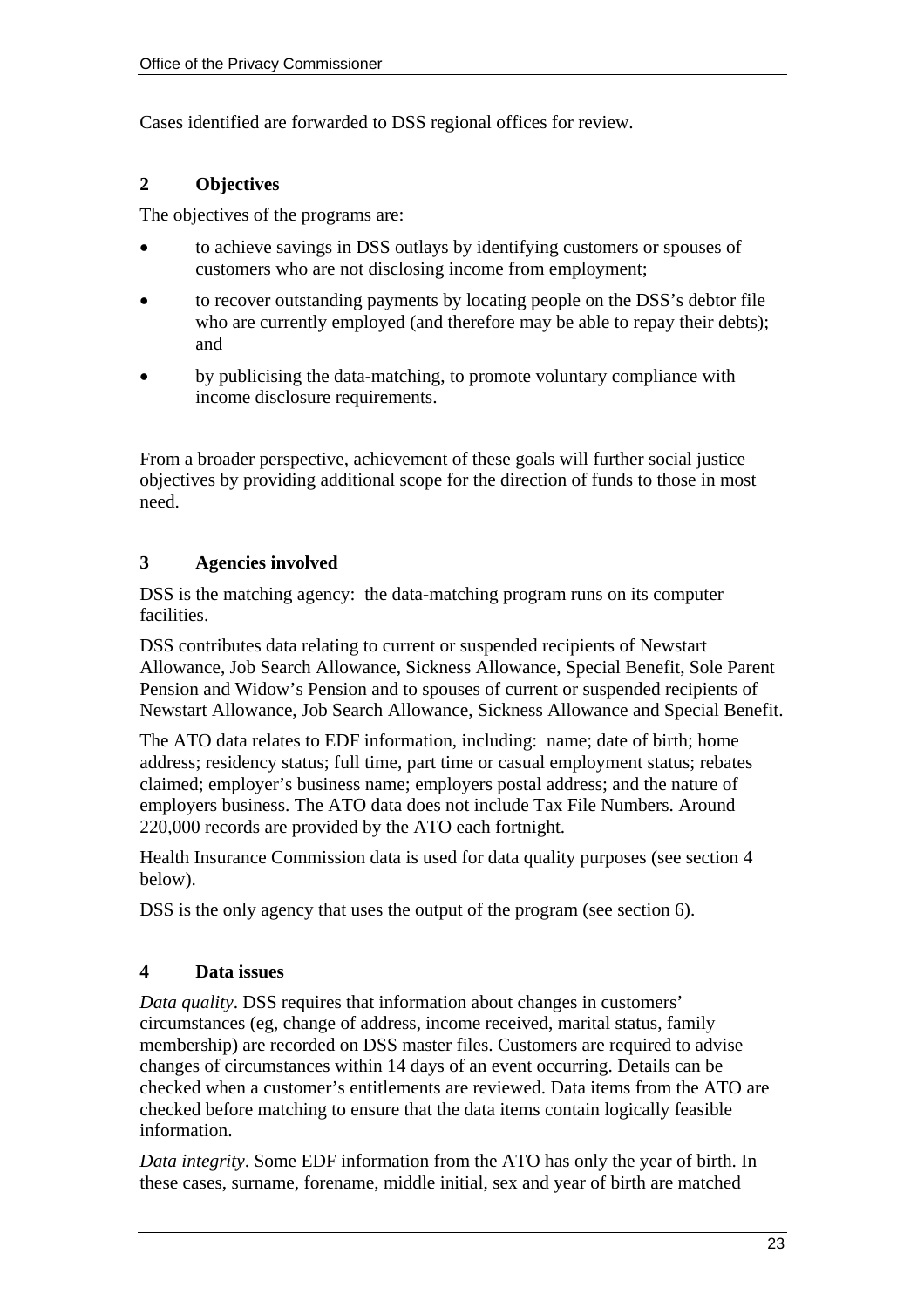against Health Insurance Commission data. If there is exactly one match, the full date of birth from the HIC record is deemed to refer to the same individual as the EDF and is added to the EDF data.

*Security*. DSS staff are subject to existing security controls and the confidentiality provisions of the Social Security Act. Access to the computing centre is strictly controlled and entry properly authorised. The ADP security system provides protection and control of dataset access and system entry and program integrity. Features include logon identification codes, passwords and security groupings to ensure that access to information is on a needs only basis. The ATO computer cartridges are scheduled and released by ATO; they are logged in and out of the ATO and DSS. Appropriate data destruction practices are in place (see section 7). Existing security arrangements in DSS automatically log user access to data files. Each program in the EDF matching cycle produces run statistics on number of records read, number of records matched, number of records unmatched and number of records written. Each program also provides audit trails which can be used to verify the processing of the data.

#### **5 The matching process**

The matching identifies customers who appear not to have disclosed income earned as an employee. People who appear on both files are considered to be 'matches'.

#### **6 Action resulting from the program**

At the completion of the matching, selected customer and employer information is loaded into the Department's National Selective Review System for release to the appropriate DSS regional office for review. The current status of the customer is checked on the DSS payment system and the customer is contacted by phone, letter or visit to advise that information has been received indicating that an EDF was signed by the customer (or his or her spouse) and that the income details from this employment are required. The customer, therefore, has an opportunity to respond to the information before any action is taken to confirm the information with a third party (usually the employer). DSS will not interrupt payments until the information has been checked with the customer. Income details provided by the customer may be checked with the employer.

The customer's entitlement is reviewed. Depending on the result, further action may be taken, including downward variation of payment, cancellation of payment, raising an overpayment and, in more serious cases, prosecution.

#### **7 Time limits applying to the conduct of the program**

Data is destroyed in accordance with the Privacy Commissioner's guidelines Datamatching in Commonwealth Administration: ATO data deemed unsuitable for matching is destroyed within 14 days; ATO data used in the matching run but not matched is destroyed within 90 days; and all remaining ATO data is destroyed within 12 months.

The matching is done fortnightly.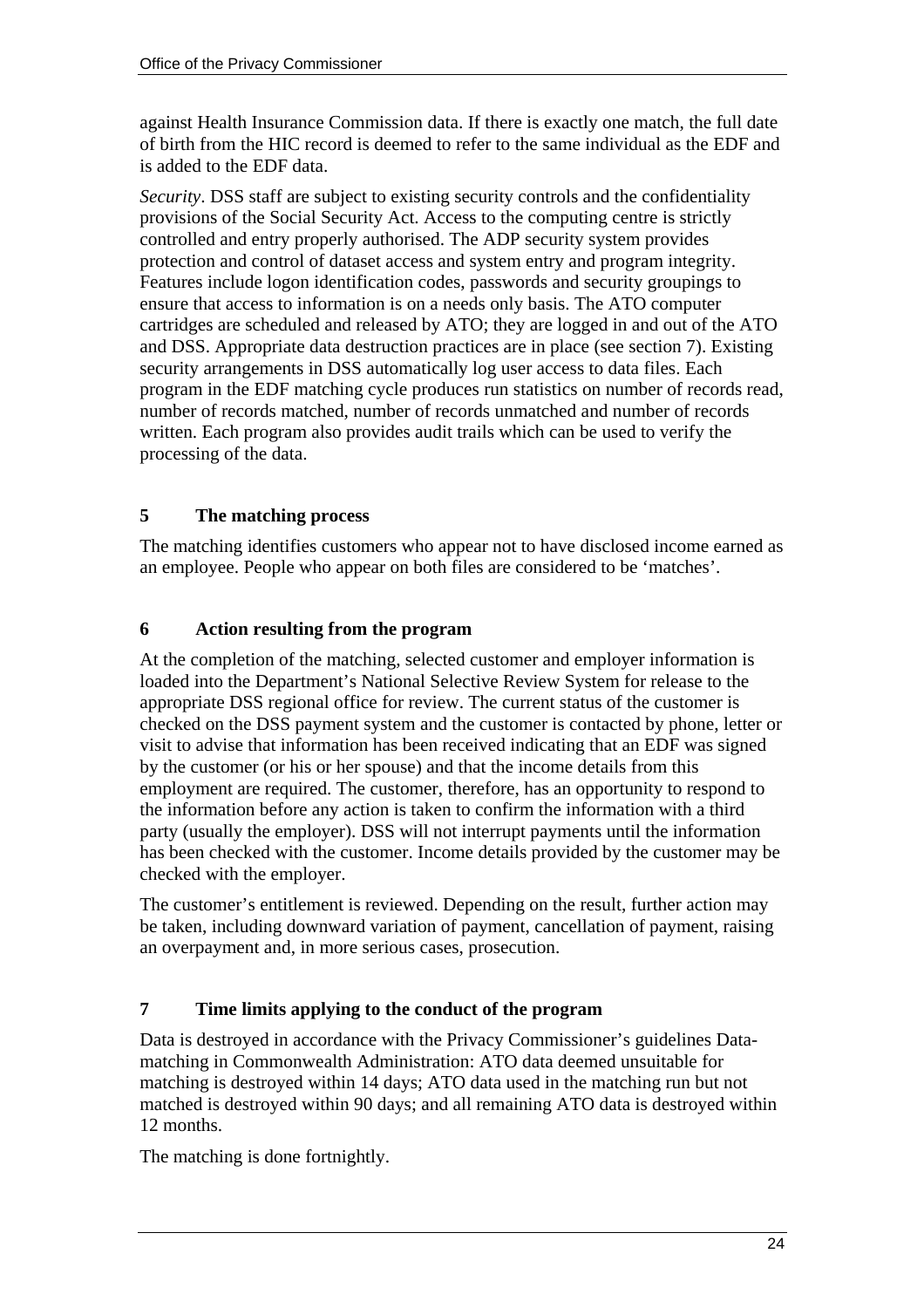#### **8 Public notice of the program**

The EDF form includes a statement that 'Some information provided on this form maybe given to certain government agencies as described in taxation law.<sup>1</sup>

DSS provides customers with general information about its data-matching on Regional Admission Procedures cards. Leaflets on data-matching were included in a national mail out to Jobsearch and Newstart Allowance customers in June 1994. Articles on data-matching have been published in Aged Pension News, Impact, and media releases during 1993 and 1994.

#### *Reasons for deciding to conduct the program*

#### **9 Relationship with the agencies' lawful functions and activities**

The program is clearly related to DSS's lawful function of limiting payments to those eligible under relevant legislation. The Social Security Act provides that customers are required to disclose their other income (and, where relevant, their partner's income). These requirements are given to customers in a written advice authorised under different sections of the Act for different payment types; for instance, the authority in relation to Job Search Allowance appears in section 574.

#### **10 Legal authority**

Paragraph 16(4)(e) of the Income Tax Assessment Act allows the ATO to pass information to DSS for the purpose of administering any Commonwealth law relating to pensions, allowances or benefits.

Under subsection 130(7) of the Health Insurance Act, the Minister for Health may issue a certificate authorising the release of Health Insurance Commission information for the purpose of the administration of an Act administered by the Minister for Social Security. Such a certificate has been issued by the Minister in relation to this program.

These provisions mean that the disclosures involved are authorised by law and consequently that they are lawful under Information Privacy Principle 11 in s.14 of the Privacy Act, which provides that an agency in control of personal information shall not disclose it unless one of a number of exceptions (including that the disclosure is required or authorised by law) applies.

#### **11 Alternative methods**

Before the changes announced in the 1991 Budget, DSS received the EDF data on paper (except for Queensland data, which came on tape). A selection of the forms was keyed in by DSS and the forms returned to the ATO. This method was not timely because of the delay between when the employee signed the form and when the actual matching took place. Under the 1991 initiative, processing of the electronic data has

<span id="page-24-0"></span> $\overline{a}$ <sup>1</sup> [Note from the Privacy Commissioner: the Commissioner does *not* regard this statement as meeting the requirements of Information Privacy Principle 2 in the Privacy Act.]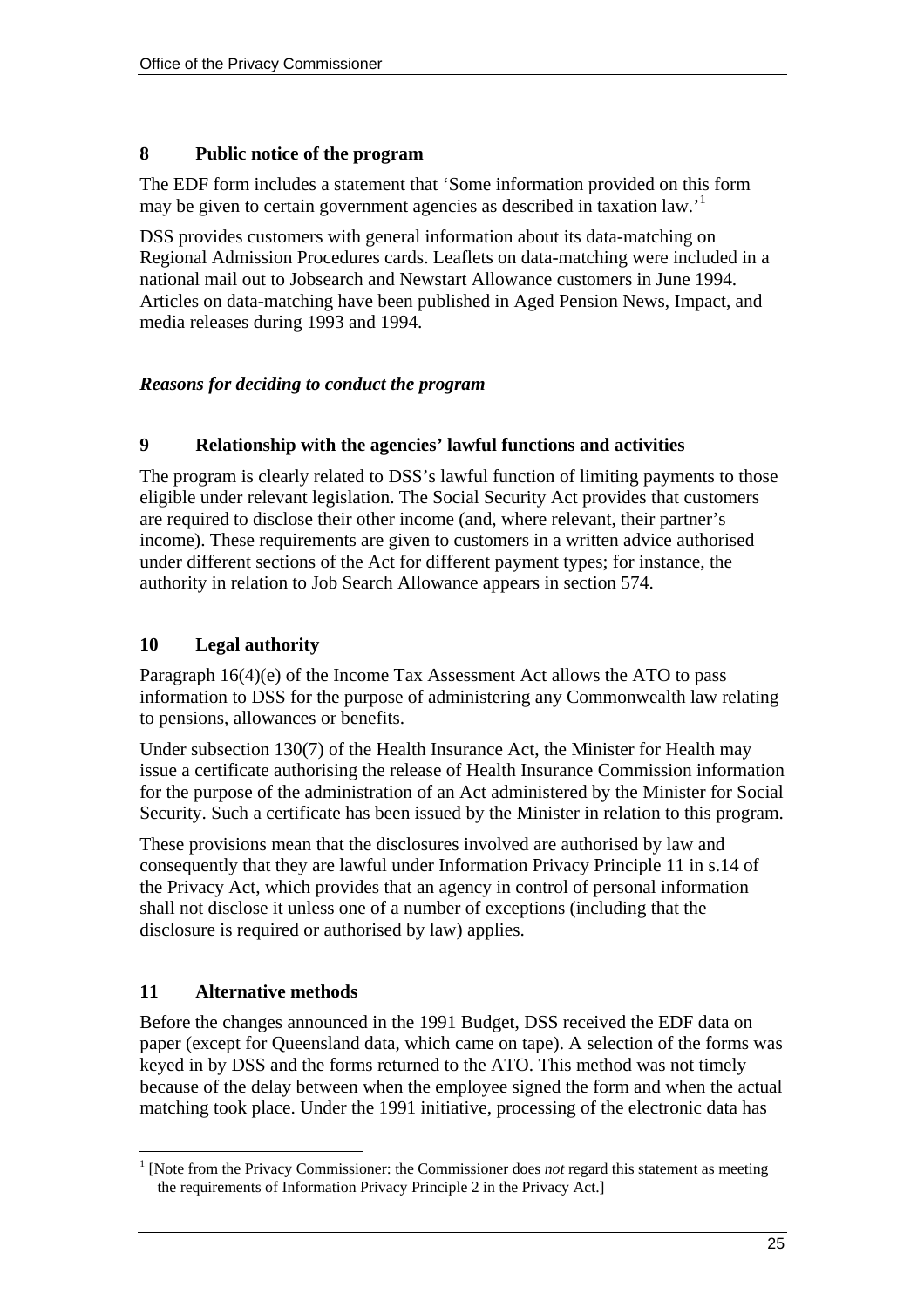proven to be cheaper and more timely than the system it replaced as well as increasing the savings from the program.

Comparisons with other methods show that alternatives like Mobile Review Team activity, public denunciation and industry reviews are more time consuming and labour intensive than data-matching.

#### **12 Pilot programs**

As part of the May 1987 Economic Statement, DSS began matching a proportion of EDF information against DSS customer records on a trial basis. Until this program began in 1991, EDF information from Queensland and Western Australia was provided by the ATO on magnetic tape while EDF data from other States were sent to DSS in paper form and a sample of them matched with DSS records. Since this program is an extension of that partial matching system, which had proved effective within its considerable technical constraints, no formal pilot testing was undertaken.

As set out in section 6 above, the customer EDF matching started in December 1991 and was evaluated in a Post Implementation Review (PIR) report in December 1992. The spouse matching started in October 1993 and the program was evaluated in a PIR report in September 1994.

#### **13 Costs and benefits**

The customer EDF matching started in December 1991 and was evaluated in a Post Implementation Review (PIR) report in December 1992. The spouse matching started in October 1993 and the program was evaluated in a PIR report in September 1994.

<span id="page-25-1"></span><span id="page-25-0"></span>

|                                                       | 1991-92 | 1992-93 | 1993-94 | 1994-95 |
|-------------------------------------------------------|---------|---------|---------|---------|
| Selections (number)                                   | 89,896  | 149,795 | 163,366 | 266,378 |
| Reviews completed (number)                            | 59,614  | 114,649 | 133,013 | 218,621 |
| Downward variations, incl cancellations (no.)         | 3,241   | 7,751   | 9,297   | 16,221  |
| Reduction in fortnightly outlays (\$m)                | 0.767   | 1.565   | 1.991   | 3.141   |
| Overpayments detected (number)                        | 12,219  | 29,500  | 42,932  | 62,412  |
| Overpayments detected (\$m)                           | 7.7     | 21.9    | 32.2    | 50.4    |
| Overpayments expected to be recovered $(\text{Sm})^2$ | 5.4     | 15.4    | 22.6    | 35.3    |
| Actual savings $(\text{Sm})^3$                        | 11.2    | 49.8    | 68.8    | 117.1   |

The following table sets out experience to date with the 1991 initiatives (the matching with DSS customer information).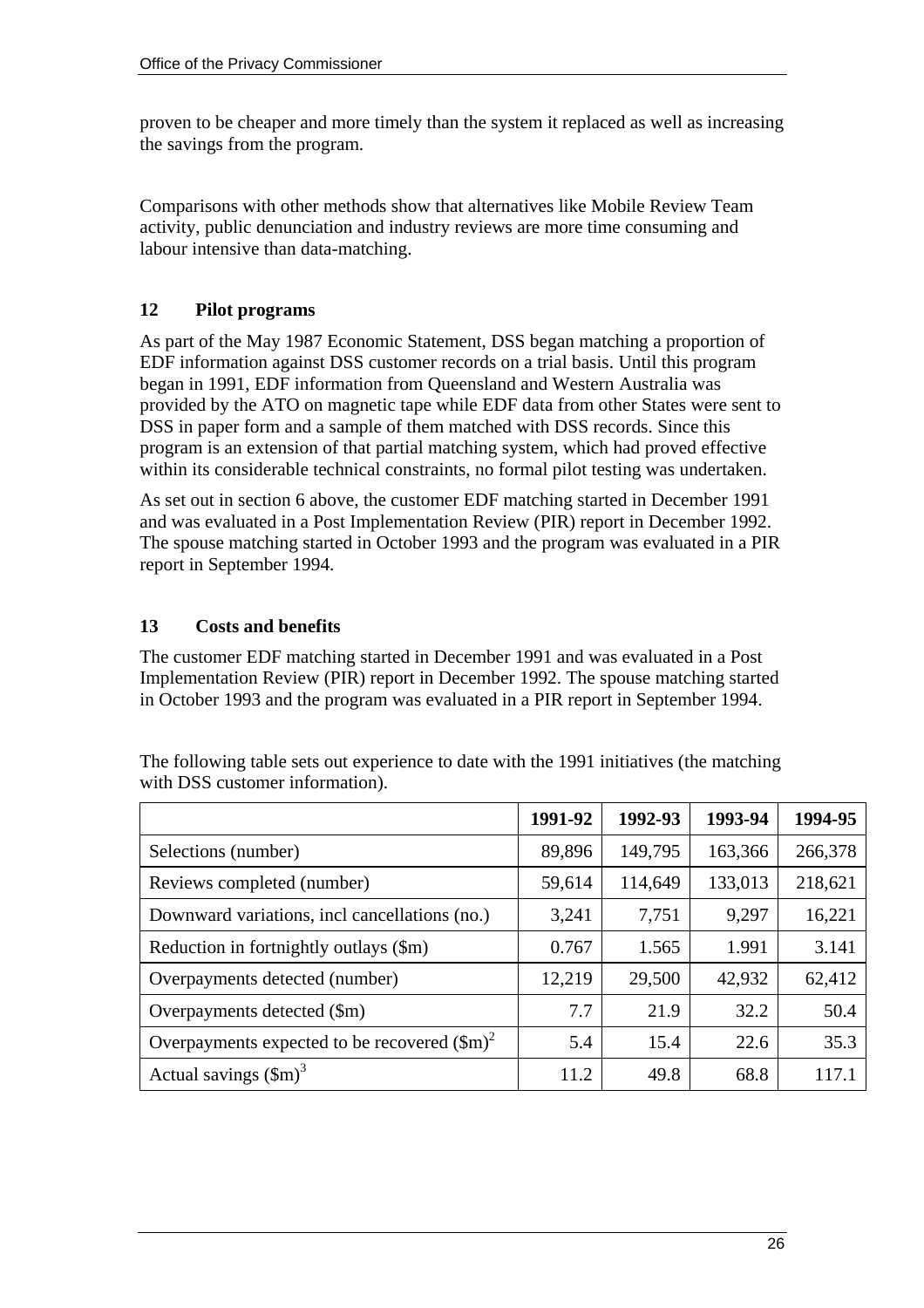$\overline{a}$ 

| Savings carry over to next year $(\text{Sm})^4$ | 14.1 | 20.4 | 25.9         | $40.\xi$ |
|-------------------------------------------------|------|------|--------------|----------|
| Cost of reviews $(\text{Sm})$                   | 3.8  | 7.6  |              | I6.      |
| Cost: benefit ratio                             | 2.93 | 6.58 | ເ າາ<br>0.ZZ |          |

The following table sets out experience to date with the 1993 initiatives (the matching with DSS customer spouse information).

|                                                           | 1993-94 |
|-----------------------------------------------------------|---------|
| Selections (number)                                       | 14,141  |
| Reviews completed (number)                                | 10,426  |
| Downward variations, incl cancellations (number)          | 854     |
| Reduction in fortnightly outlays (\$m)                    | 0.299   |
| Overpayments detected (number)                            | 3,883   |
| Overpayments detected (\$m)                               | 5.0     |
| Overpayments expected to be recovered (\$m)               | 3.5     |
| Actual savings $(\text{Sm})^5$                            | 6.4     |
| Savings carry over to next financial year $(\text{Sm})^6$ | 4.9     |
| Cost of reviews (\$m)                                     | 1.0     |
| Cost: benefit ratio                                       | 6 3ዓ    |

People claiming or receiving income support payments are more likely to comply voluntarily with the law if they know that there is a high probability that incorrect payments will be detected, that they will be required to repay any debt and that they may be prosecuted if they attempt, by fraud or misrepresentation, to obtain payments to which they are not entitled. While this program will increase levels of compliance,

 $\overline{2}$  In calculating total savings for a particular year overpayments are claimed at 70 per cent of the total detected overpayments to account for the difference between identified overpayments and overpayments raised by DSS: in many cases small overpayments are

waived or written off as it is not economical to pursue recovery. 3 For 1991-92, Actual savings = reduction in fortnightly outlays *times* 7.6 (where 7.6 represents the number of fortnights occurring in the first year of the program's operation) *plus* 70 per cent of overpayments identified. For 1992-93 and 1993-94, Actual savings = reduction in fortnightly outlays *times* 13 (where 13 represents the number of fortnights occurring in the year) *plus* 70 per cent of overpayments identified *plus* the previous year's

<span id="page-26-0"></span>carryover. 4 For 1991-92, savings carryover represents 18.4 fortnights savings accruing in the first year of the project. For 1992-93 and 1993-94, it represents 13 fortnights' savings.

<span id="page-26-1"></span><sup>5</sup> For 1993-94, Actual savings = reduction in fortnightly outlays *times* 9.75 (where 9.75 represents the number of fortnights occurring in the first year) *plus* 70 per cent of overpayments identified.

<span id="page-26-2"></span><sup>6</sup> For 1993-94, savings carryover represents 16.25 (= 26 - 9.75) fortnights' savings accruing in the first year of the project.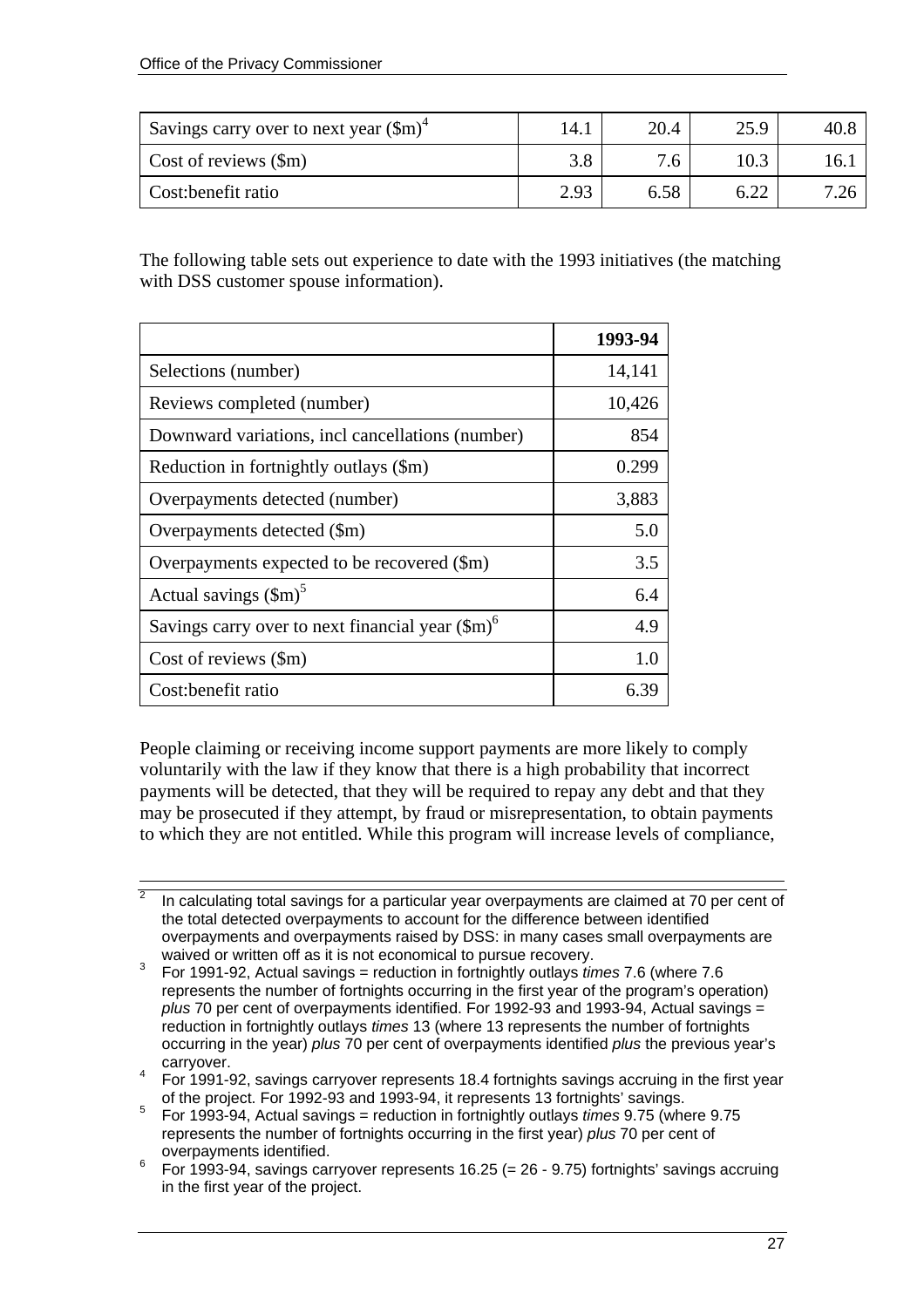quantifying this effect is difficult and no estimation of the financial benefit to the Commonwealth has been attempted.

# **Appendix C: Technical standards report**

The purpose of the Technical Standards Report is:

- to ensure that matching is conducted on the basis of pre-defined standards, including quality and security controls; and
- to form a basis for any review of the actual matching activity which the Privacy Commissioner may conduct.

As to the items listed in paragraph 58, the following guidance is provided.

## **Data Quality**

As part of the Technical Standards Report the matching agency should, where practicable in consultation with the source agencies or organisations, compile a data dictionary for all data which is supplied as part of the program which includes the following:

- a file description of each file used by the matching agency which outlines its source, destination and, for an intermediate file, its use;
- for each data item
	- its name, description, the validation or edits applied to it;
	- whether or not it has been standardised; and
	- the level of precision of the field, eg, yy or yy mm dd, annual income, amount in thousands.

## **Matching techniques**

The following matters should be clearly documented:

- the matching algorithm used. For example, first 6 characters of surname and value of forename, together with date of birth; phonex equivalent of family name and equality of birth year;
- the risk to be addressed;
- rules for recognising matches;
- the destination of the results of the match;
- the sampling techniques used to verify the validity/accuracy of matches; and
- the techniques adopted to overcome identifiable problems with the quality of data and to standardise data items that have been compared but have different meaning (e.g. annual income versus financial year income).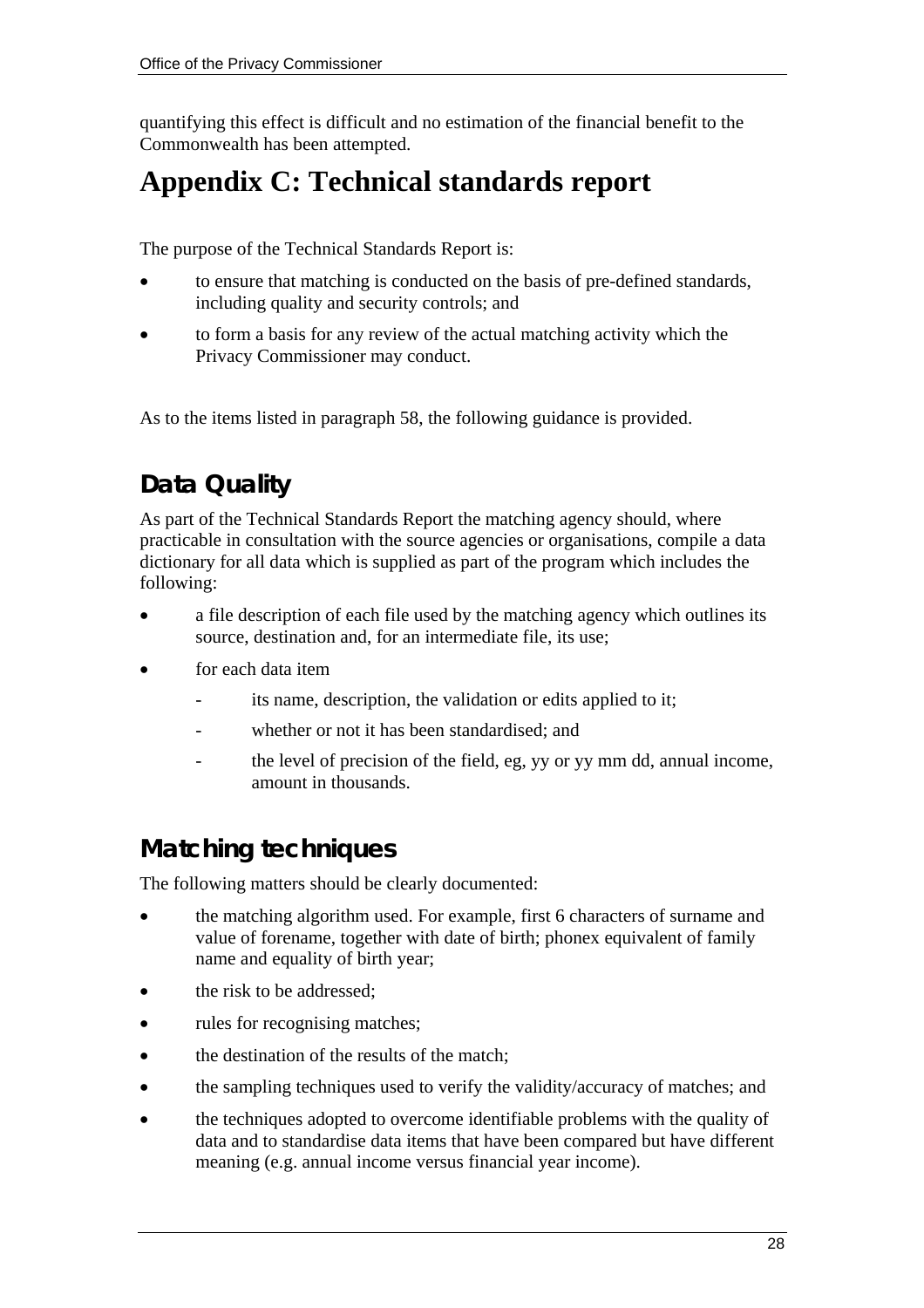## **Data Quality Controls and Audit**

The following should be documented:

- any relevant control measures used to ensure data quality, such as the timing of any extract files that may be taken for the matching program; and
- any audit programs to which the data has been, or is regularly, subjected;

## **Security and Confidentiality**

Precautions proposed be taken at all stages to ensure that personal data used in and arising from a data-matching program:

- are not subject to accidental or intentional modification;
- are not accessed by staff within the agency except where such access is necessary for the conduct of that data-matching program or resulting action; and
- are not disclosed other than as intended by the program protocol.

Specific reference to access controls including password security, audit trail including logging of access and similar controls.

The Technical Standards Report should also contain a list of all computer programs developed by the matching agency in relation to the data-matching activity, together with a description of the functions of the programs.

# **Appendix D: Statement of costs and benefits for data-matching programs**

## **Introduction**

The data-matching guidelines call for agencies to prepare statements of costs and benefits:

- when starting a new program this statement would form part of the program protocol;
- when preparing a program protocol for a program which was already running when the matching agency adopted the guidelines; and
- when evaluating programs.

While it is clearly desirable for the statement to be as comprehensive and rigorous as possible, it is not intended to be a formal cost-benefit analysis - in some cases the information required for such an analysis will not be available; in others the sort of net benefit bottom line which a formal cost-benefit analysis aims to produce will not be the most meaningful way of presenting the impact of the program. The degree of detail appropriate will vary depending on the nature of the program - for example, a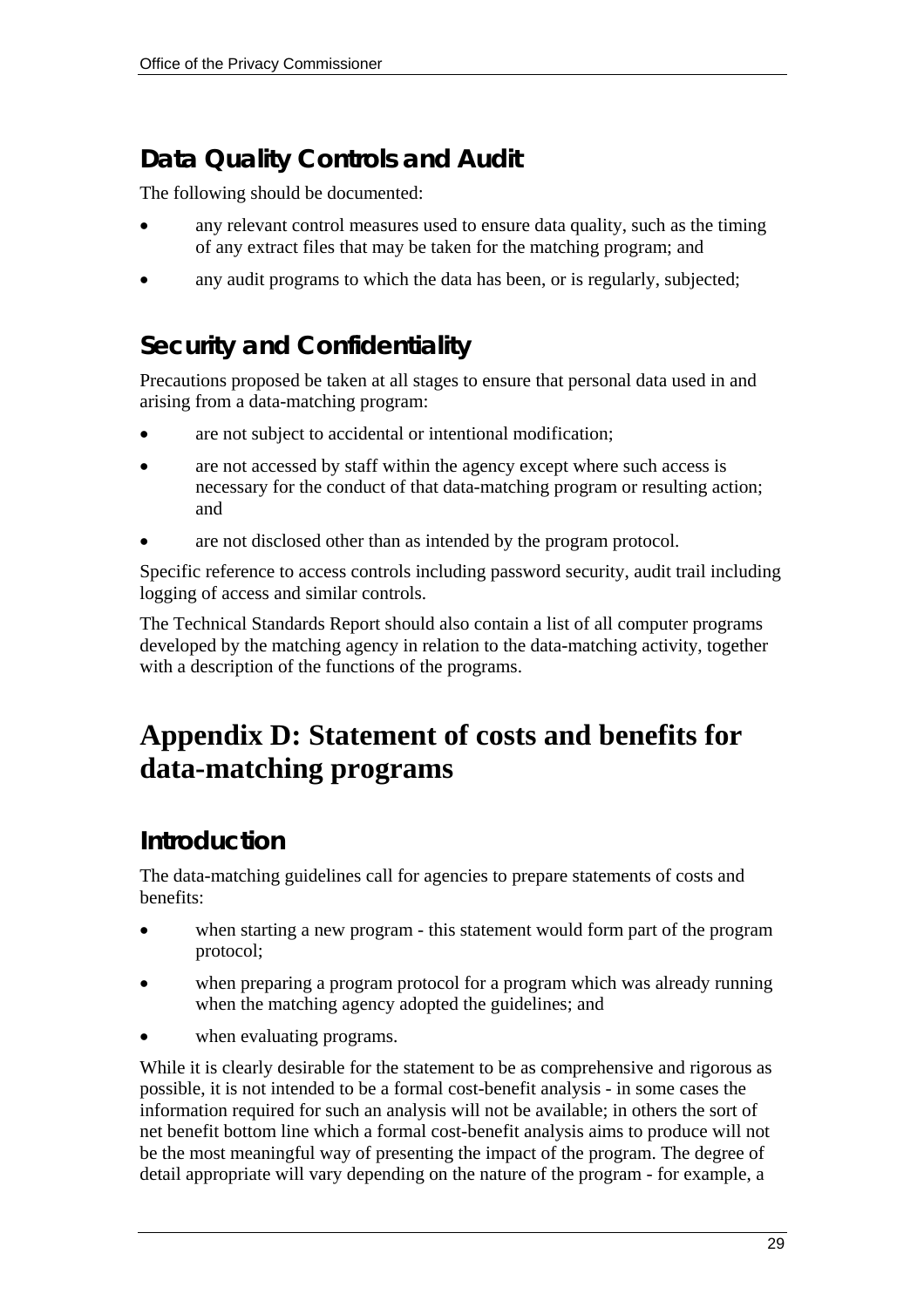less detailed statement might be appropriate for a program whose function was to carry out a task which would otherwise have to be performed manually. The costs and benefits typically associated with data-matching programs are categorised below, together with suggestions on how to present information in each category. The categories could be used as a check-list by agencies, though noting that not all categories of costs and benefits will apply to any one program.

#### **Consideration of these guidelines by the Audit Office**

The Australian National Audit Office seeks to promote best practice in public administration. It has indicated that these guidelines are consistent with what it considers to be good practice in such cost benefit assessments. However, these comments from the ANAO do not prejudice the Auditor General's right to audit datamatching activities and to comment unfettered on any cost benefit assessments.

#### **Purpose of estimating costs and benefits**

The purpose of including a statement of costs and benefits in program protocols and program evaluations is:

- to explain the reasons for believing that the data-matching program is in the public interest;
- to help identify areas of potential risk (such as cost, legal liability or public sensitivity); and
- to provide a basis for evaluating the program's performance.

A statement which gives aggregate figures for costs and benefits but does not explain how they were calculated is not informative to readers, and does not give a good basis for comparison with actual performance.

It is most important that statements of estimated costs and benefits indicate clearly the method by which the estimates were reached, and any assumptions on which they were based.

## **Methods of presenting cost/benefit information**

#### **Perspective**

It is suggested that statements of costs and benefits be presented from the perspective of the Commonwealth, rather than an individual agency or the wider community. This means that statements should present information about all significant costs and benefits to the Commonwealth, including costs and benefits experienced by more than one agency.

If a program would have major costs or benefits for other parts of the community (sometimes called "externalities"), this should be noted in the statement.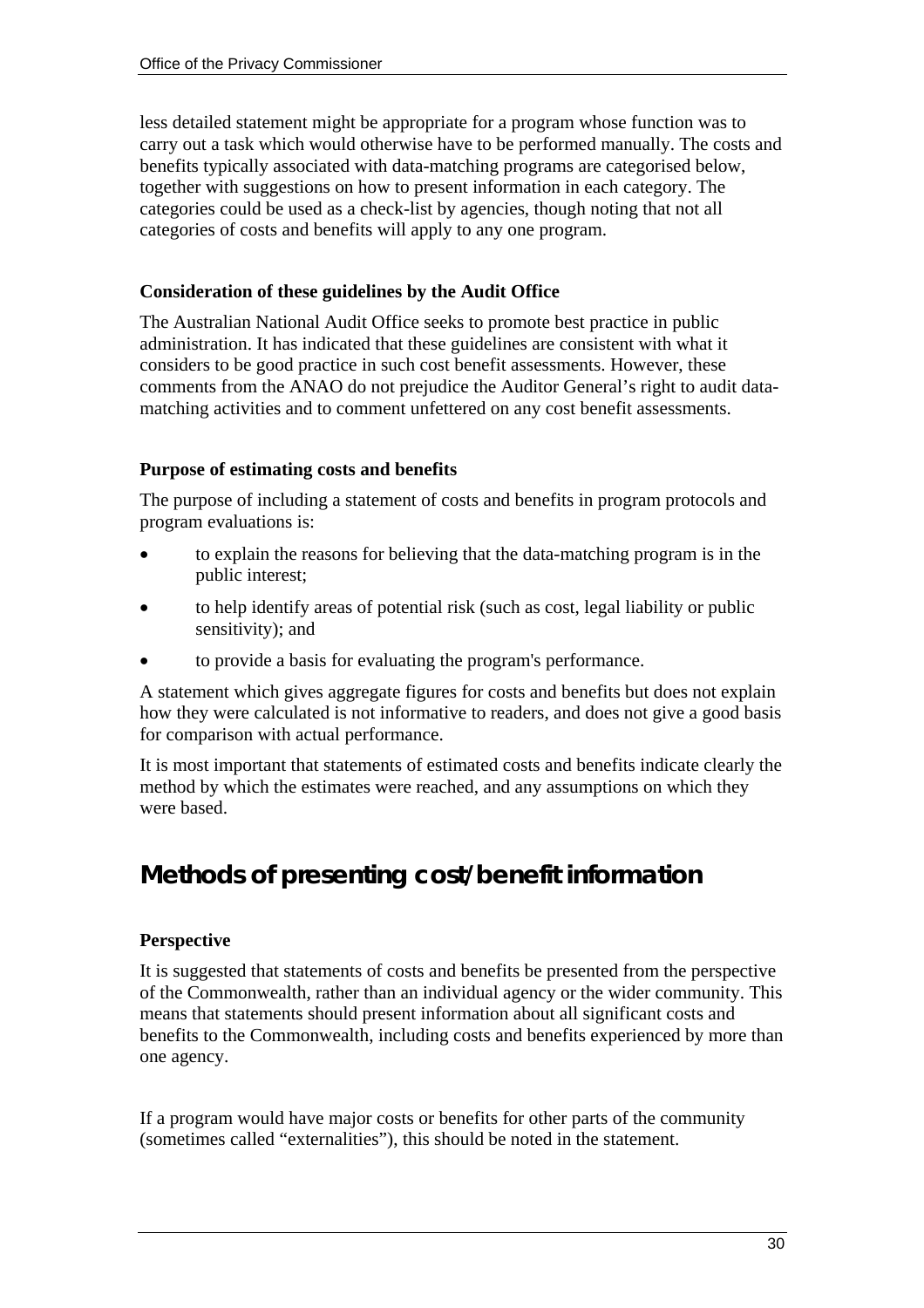#### **Sources of information**

Key sources of data on costs and benefits will be:

- for programs which are already running, data obtained from the actual operation of the program. This should include (in addition to more detailed information on costs and benefits) basic data on:
	- the total number of matches:
	- the number of cases in which matches to led to further investigation; and
	- the outcomes from investigation of cases.
- for new programs, any pilot project or other preliminary assessment of the program. If estimates of costs and benefits are based on results from pilot projects, those results should be included.

While international comparisons may be useful in limited circumstances, the grounds of comparison are rarely firm. Countries inevitably differ in ways - cultural, economic, legal and so forth - that make parallels difficult to sustain. Such comparisons should be used, if at all, with caution and should not play a pivotal role in arriving at estimates of costs and benefits.

#### **Methods of presenting information**

The best way of presenting the information will depend on the nature of the program and the information available. In all cases the statement should compare the outcomes from the data-matching program and the outcomes which would arise in the absence of the program.

Agencies could consider the following formats for statements of costs and benefits.

- Compare the costs and benefits of the program with the most likely use of the resources involved, that is, what the resources would be used for if the program did not go ahead. The benefits of the alternative use of resources are, effectively, the cost of carrying out the program (as they represent the opportunity cost of devoting those resources to the program).
	- For instance, if the resources used in the program have been diverted from a random audit program, then that would be the appropriate basis for comparison.
- Compare the costs and benefits of conducting the program against the costs and benefits of achieving the same result by some alternative method (for example, a manual process). This would be most appropriate where:
	- one of the main benefits of the program was administrative savings from efficient performance of a task which otherwise would have to be carried out by other means; or
	- the benefits of the program are quantifiable, but not financial (for example, detection and prosecution of people breaking a law). By comparing the cost of the data-matching, and the costs of achieving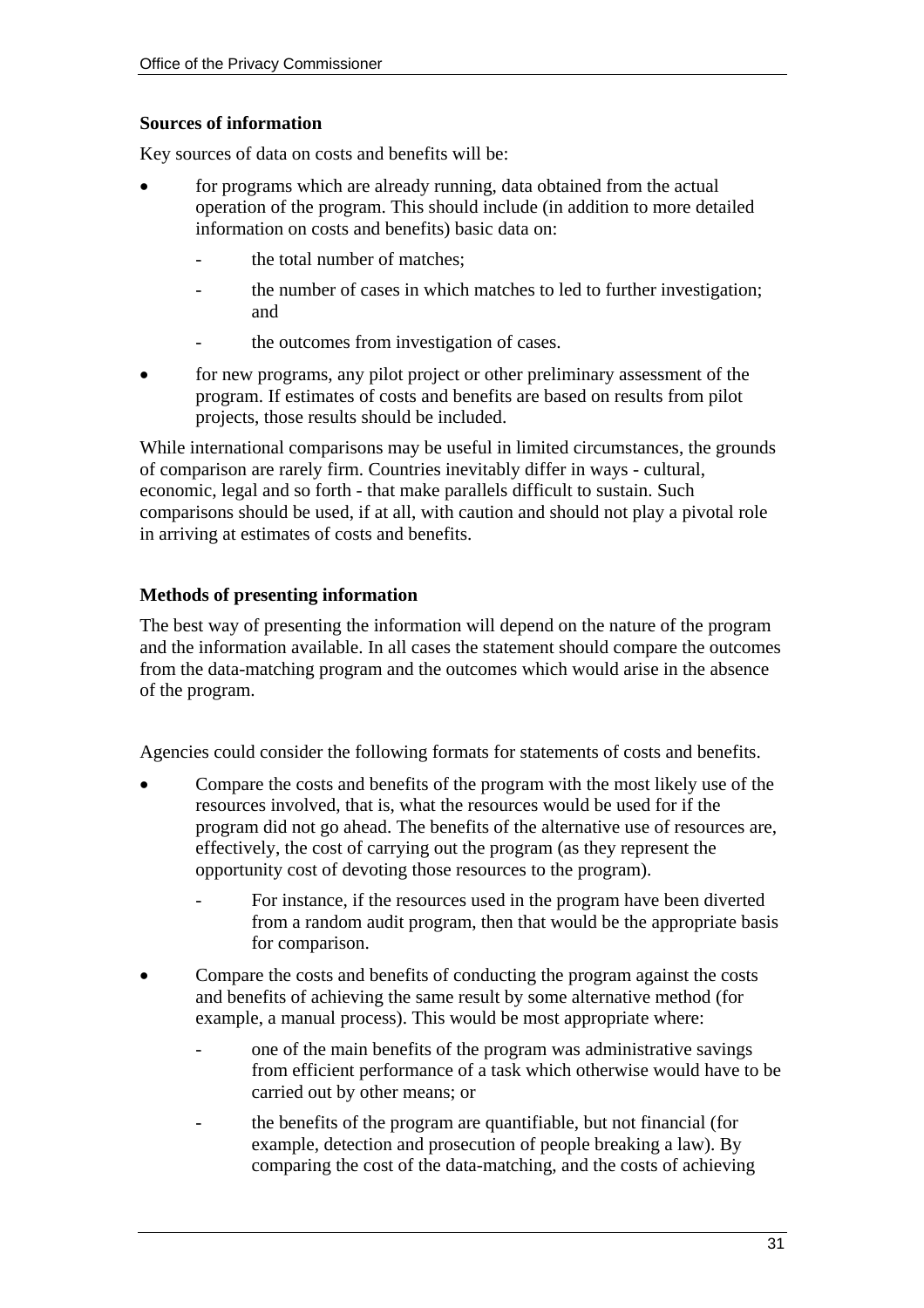similar results by other methods, a good measure of the effectiveness of data-matching can be obtained.

If neither alternative uses of the resources required for the program nor the costs of achieving the same outcomes by alternative means can be ascertained, estimate the actual costs of the resources to be used in the program, and the expected benefits from the program, without making a comparison with an alternative scenario. This option should only be used where it is patently impossible to apply either of the other approaches: it gives much less useful information about the program and makes it much more difficult to judge whether it constitutes an efficient application of resources. The reasons why neither of the other approaches could be used should be spelt out.

#### **Calculating net present value**

Formal techniques for cost/benefit analysis often include provision for "discounting" of costs and benefits that occur later to arrive at a net present value for a program.

This type of calculation is only regarded as necessary for data-matching programs if they have a high establishment cost (for example, if they involve significant capital expenditure) and long term benefits. If costs and benefits are discounted, the undiscounted values should still be presented and the discount rate explicitly stated.

Information on calculating net present values can be found on page 9 of the Department of Finance 'Introduction to Cost-Benefit Analysis for Program Managers'.

#### **Further information on cost/benefit analysis**

The Department of Finance has produced the following publications relevant to cost/benefit assessment:

- 'Guidelines for Costing Government Activities';
- 'Introduction to Cost-Benefit Analysis for Program Managers'; and
- 'Handbook of Cost-Benefit Analysis'.

These publications are available from the Australian Government Publishing Service.

## **Estimating Costs**

The costs of programs can be broadly divided into:

- establishment costs, comprising
	- staff costs involved in setting up the program, for example, staff time to develop appropriate systems to process and handle the results;
	- capital costs; and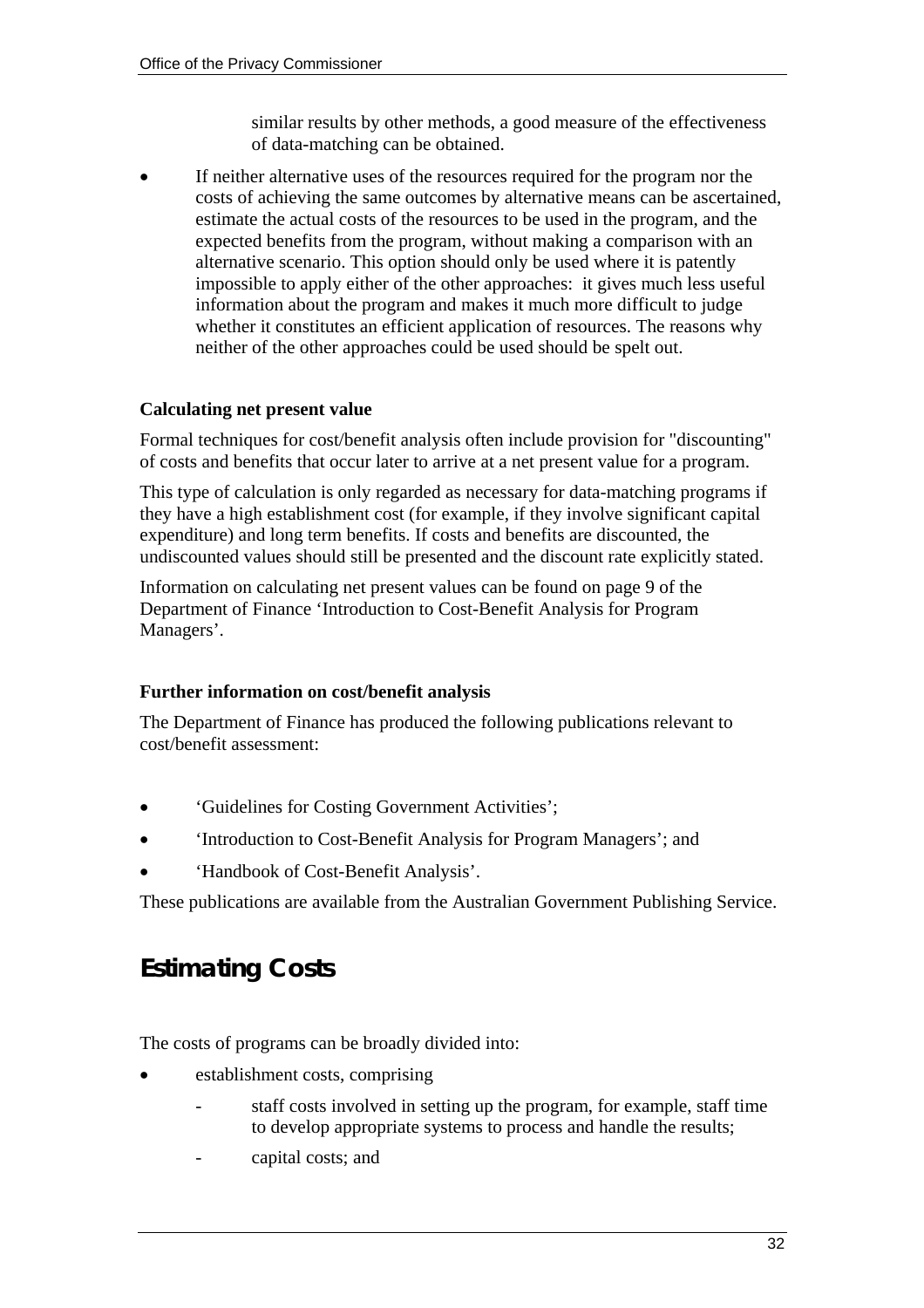- other costs, such as publicity costs and computer time; and
- running costs, including
	- costs associated with conducting runs of the program, for example the cost of maintaining the system; and
	- costs associated with following up matches, such as legal costs, the costs of appeals processes

For many programs, some of these cost categories may be negligible (for example, many programs do not involve capital expenditure) and can be ignored.

#### **Establishment costs**

*Staff costs*. A suggested approach to estimating the cost of staff time involved in developing a new data-matching project is:

- Estimate the amount of time (in person weeks, months or years) that will be spent by all staff on initial development of the project.
- Estimate the average salary of project staff (per week, month or year), and multiply it by the estimated staff time needed for project development.
- Multiply the result of step 2 by a factor to allow for labour on-costs and overheads. The Department of Finance recommends multiplying the basic salary cost by 2.54 to get the total staff costs (see Chapter 5 of the Department of Finance 'Guidelines for the Costing of Government Activities').

The staff costs must include time spent on the project by all staff, including administrative, corporate services, IT and support staff, as well as staff dedicated to the project. It is not acceptable to minimise the apparent costs of a data-matching program by trying to shift costs associated with the program to other areas of the agency.

The statement of costs and benefits should indicate the amount of staff time estimated for project development, the total staff cost of setting up the project and the method of calculation.

*Capital costs*. Most data-matching programs do not require capital expenditure. If capital outlays are required for a program (for example, if computer facilities are to be expanded to cater for the project) they should be stated (see page 13 of the Department of Finance "Guidelines for Costing of Government Activities" for more information on assessing capital costs).

*Other costs*. It is not necessary to include other costs, such as publicity costs and use of computer facilities unless they are significant in magnitude. As a rule of thumb, it will often not be necessary to quantify such costs if they represent only a few per cent of overall establishment costs.

Agencies should ensure that all other costs, including other costs incurred by IT, corporate services or special projects areas are considered in this category.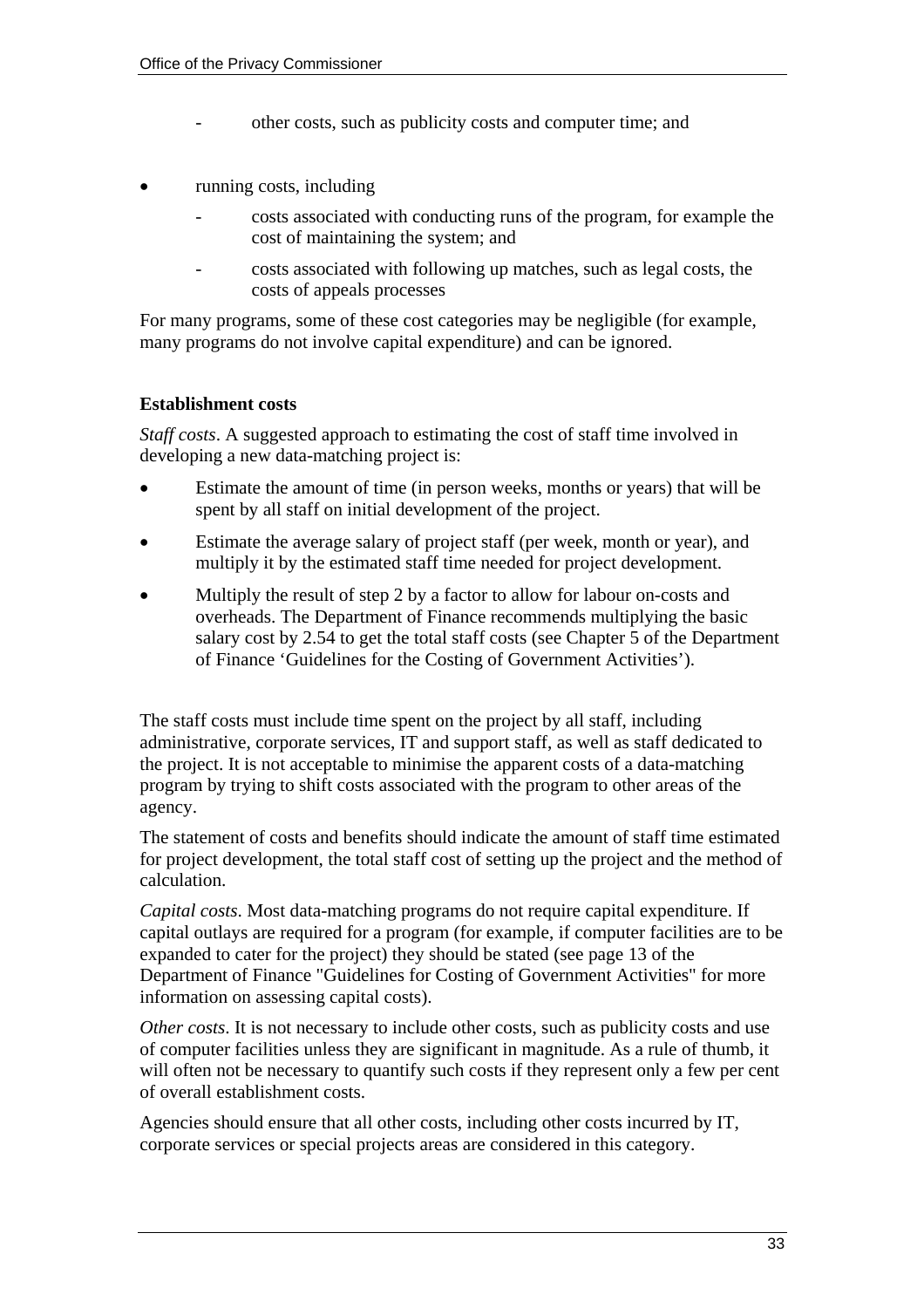#### **Running costs**

*Cost of conducting matching*. The cost of conducting the data-matching program would include:

- staff time (of both IT staff and administrative staff with continuing responsibility for managing the program); and
- computer time.

If these costs are negligible in size they may be excluded from the statement of costs; a statement that they are negligible and have been left out should be included in the protocol.

Costs associated with following up matches. The costs associated with taking action on the strength of the output from the program will also tend, predominantly, to be staff costs. The method used to estimate these costs will depend on the way the program results are used.

- If follow-up of data-matching results is carried out by dedicated staff, the cost of this activity can be readily calculated.
- If staff who carry out reviews based on data-matching results also have other functions, the time required for those reviews could be calculated either by estimating the proportion of time which review staff spend on this activity, or by estimating the time required for an average review, and multiplying it by the number of reviews undertaken. The latter approach would be most suitable in situations where the task of following up data-matching results is decentralised, and data on how review staff apportion their time is not available.

## **Estimating Benefits**

The benefits of programs can be broadly divided into:

- direct financial benefits, including
	- recovery of incorrect payments;
	- prevention of incorrect payments; and
	- increased revenue collection:
- indirect financial benefits, such as
	- administrative savings;
	- benefits of voluntary compliance (deterrence effects);
- non-financial benefits.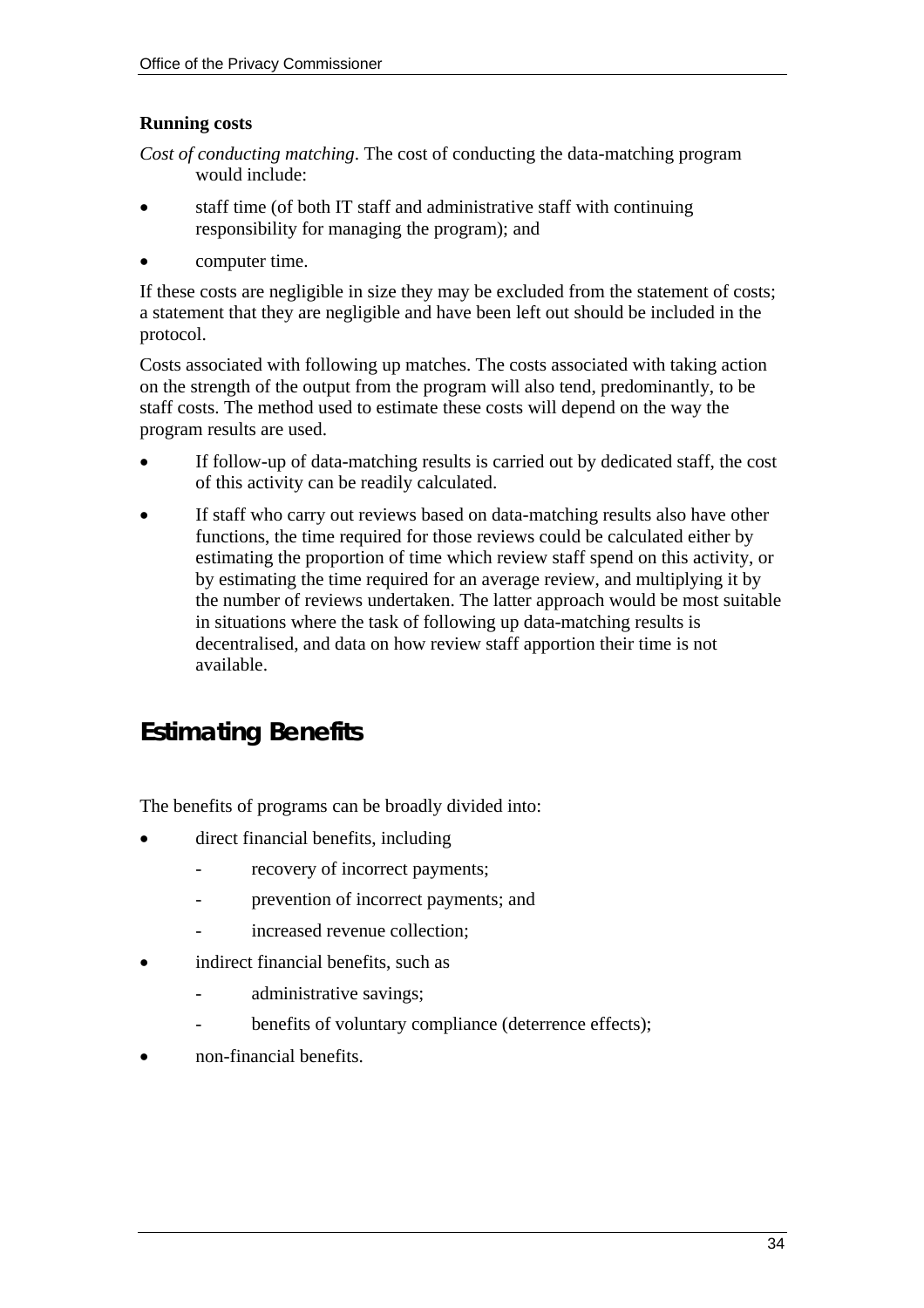#### **Direct financial benefits**

Direct financial benefits will mainly fall into the following three categories.

*Recovery of incorrect payments*. The total amount of overpayments identified as a result of the program should be reduced to recognise:

- that not all overpayments identified will be recovered, either because some amounts are too small to warrant recovery action, or because recovery action is unsuccessful; and
- the cost of recovery action (unless this is explicitly included under the costs of the program).

As an example, one agency has estimated that 70 per cent of overpayments identified represent actual savings, ie, 30 per cent of overpayments cannot be recovered or will be absorbed in recovery costs.

The statement of benefits should include both the total amount of overpayments identified and the method of calculating how much of those overpayments represent actual savings.

If full figures for amounts actually recovered and the cost of recovery are available (either from a pilot project in the case of a new program, or from experience with a program being evaluated), these could be used rather than adopting the approach outlined above.

*Avoidance of incorrect payments*. This may occur, for example, where a program identifies that someone currently receiving a Government payment is not entitled to it, or is not entitled to payment at the current rate, and this leads to termination or reduction of the payment.

Especially in the case of continuing payments (for example welfare benefits) it will often not be possible to be sure how much would have been incorrectly paid had the payment not been terminated or reduced.

If a rule of thumb is used (for example that the incorrect amount would have continued to be paid for a standard period) the rule should be specified, and the reasons for adopting it made explicit (for example, an agency might adopt a rule that an incorrect payment would have continued to be paid for half the average period for which payments of that type are made).

In adopting this sort of rule, agencies should take account of the possibility that other review methods could have identified the incorrect payment had the data-matching program not done so.

*Increasing the revenue collected by an agency*. If a program identifies cases where additional revenue is owed to an agency, the estimate of the benefit derived should either:

• allow for the possibility that all revenue owed will not be collected, and the cost of collection (unless the cost of collection is included as a cost of the program); or